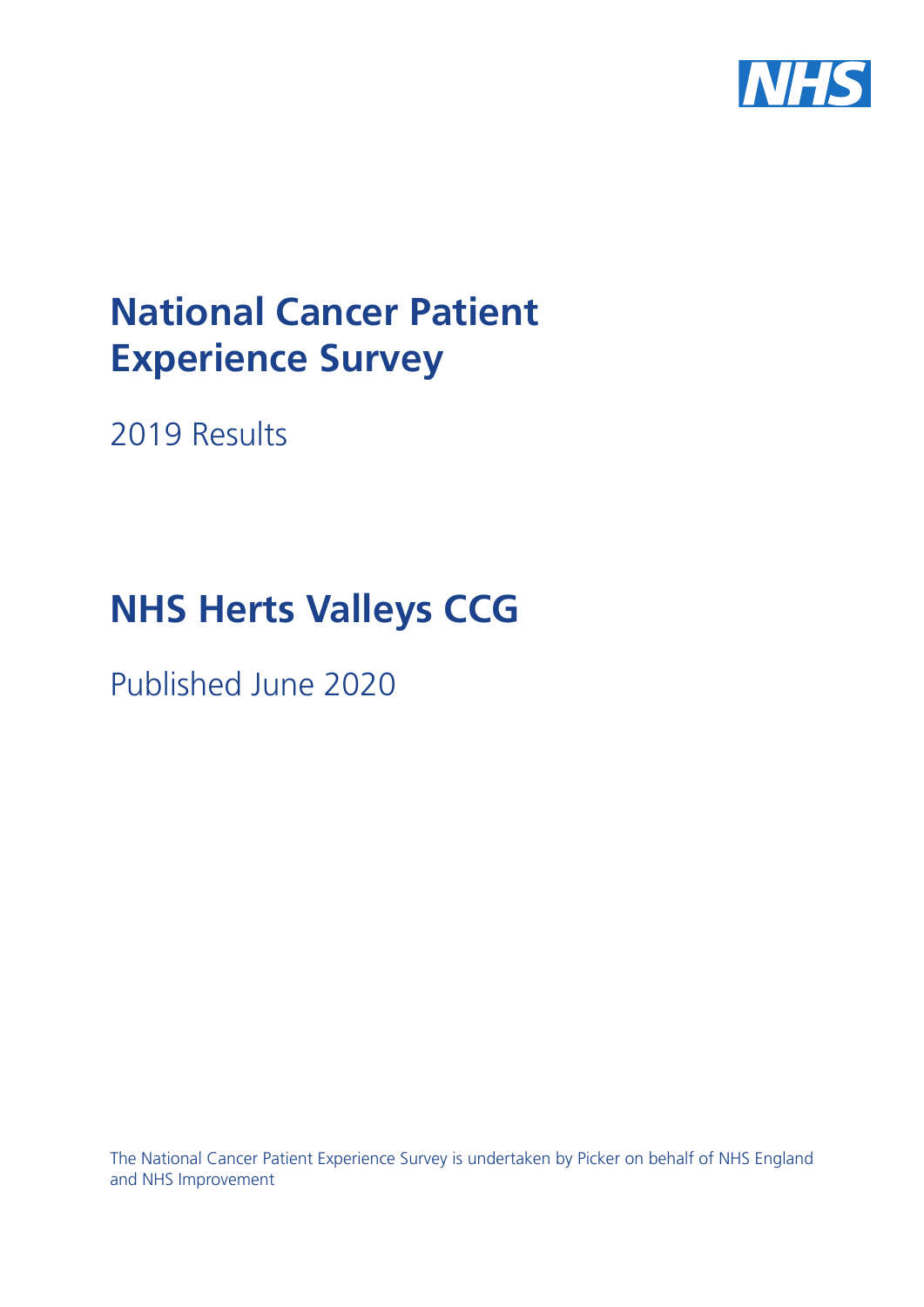# **Executive Summary** Case Mix Adjusted scores

#### **Cancer Dashboard Questions**

The following seven questions are included in phase 1 of the Cancer Dashboard developed by Public Health England and NHS England:

Q61. Patient's average rating of care scored from very poor to very good

| $\Omega$ | $\overline{2}$                                                | 3 | 5 | 6 | 7 | 8   | 9 | 10                                                                                            |
|----------|---------------------------------------------------------------|---|---|---|---|-----|---|-----------------------------------------------------------------------------------------------|
|          |                                                               |   |   |   |   | 8.7 |   |                                                                                               |
| 80%      |                                                               |   |   |   |   |     |   | Q18. Patient definitely involved as much as they wanted in decisions about care and treatment |
|          |                                                               |   |   |   |   |     |   | Q19. Patient given the name of a CNS who would support them through their treatment           |
| 82%      | Q20. Patient found it very or quite easy to contact their CNS |   |   |   |   |     |   |                                                                                               |
| 89%      |                                                               |   |   |   |   |     |   | Q39. Patient always felt they were treated with respect and dignity while in hospital         |
|          | leaving hospital                                              |   |   |   |   |     |   | Q41. Hospital staff told patient who to contact if worried about condition or treatment after |
| 58%      | treatment                                                     |   |   |   |   |     |   | Q55. General practice staff definitely did everything they could to support patient during    |

#### **Questions Outside Expected Range**

|                                                                                     |            | Case Mix Adjusted Scores   |                            |                   |
|-------------------------------------------------------------------------------------|------------|----------------------------|----------------------------|-------------------|
|                                                                                     | 2019 Score | Lower<br>Expected<br>Range | Upper<br>Expected<br>Range | National<br>Score |
| Q19. Patient given the name of a CNS who would support them through their treatment | 95%        | 90%                        | 94%                        | 92%               |
| Q24. Hospital staff gave information on getting financial help or possible benefits | 73%        | 58%                        | 68%                        | 63%               |
| Q25. Hospital staff told patient they could get free prescriptions                  | 87%        | 78%                        | 86%                        | 82%               |

|                                                                                             |            | Case Mix Adjusted Scores   |                            |                   |
|---------------------------------------------------------------------------------------------|------------|----------------------------|----------------------------|-------------------|
|                                                                                             | 2019 Score | Lower<br>Expected<br>Range | Upper<br>Expected<br>Range | National<br>Score |
| Q12. Patient completely understood the explanation of what was wrong                        | 69%        | 70%                        | 77%                        | 73%               |
| Q15. Patient felt possible side effects were definitely explained in an understandable way  | 69%        | 69%                        | 76%                        | 73%               |
| Q17. Patient definitely told about side effects that could affect them in the future        | 52%        | 53%                        | 61%                        | 57%               |
| Q27. Beforehand, patient had all the information needed about the operation                 | 94%        | 94%                        | 98%                        | 96%               |
| Q28. Afterwards, staff completely explained how operation had gone in understandable<br>way | 74%        | 75%                        | 83%                        | 79%               |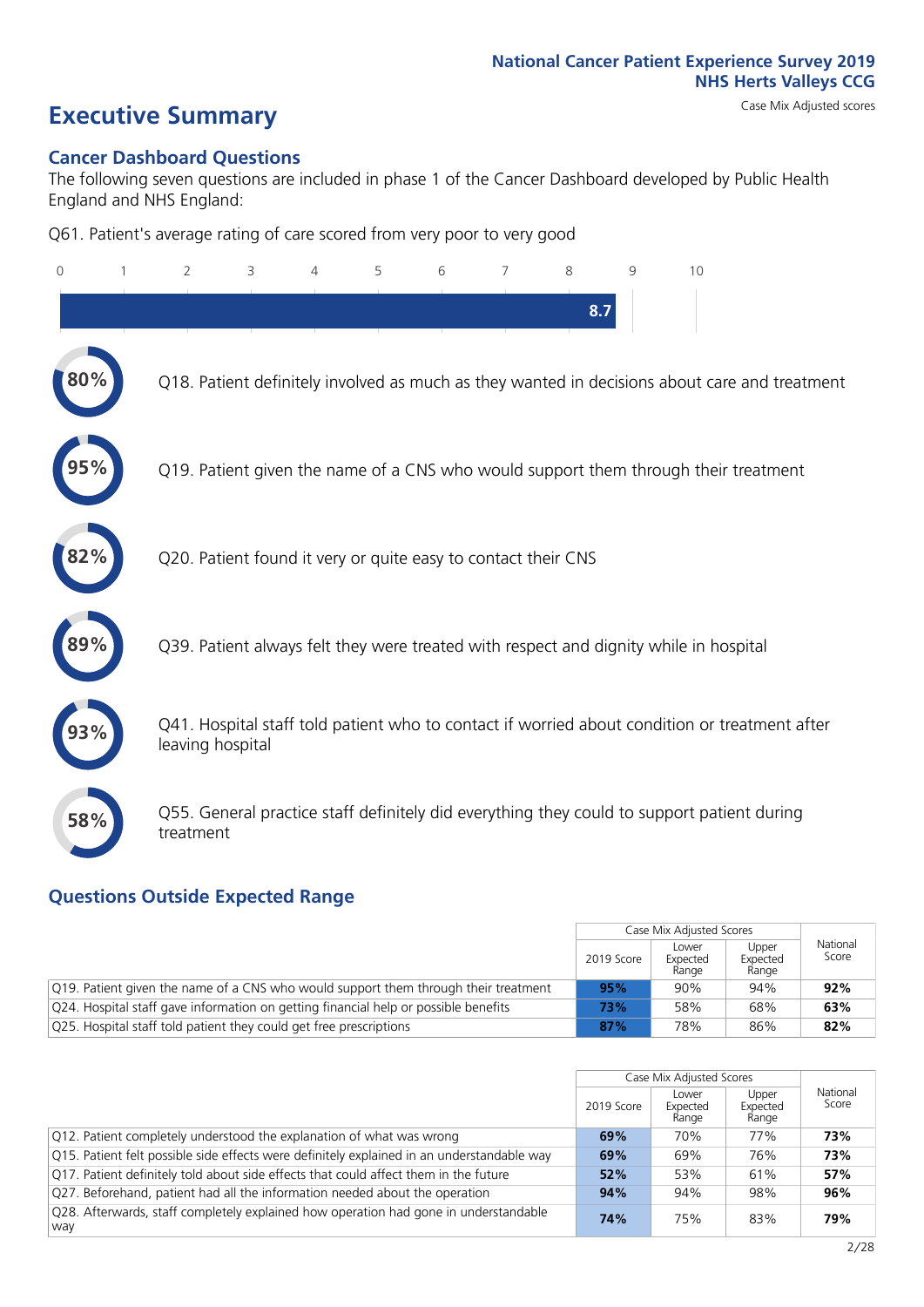Ē

|                                                                                                       |            | Case Mix Adjusted Scores   |                            |                   |
|-------------------------------------------------------------------------------------------------------|------------|----------------------------|----------------------------|-------------------|
|                                                                                                       | 2019 Score | Lower<br>Expected<br>Range | Upper<br>Expected<br>Range | National<br>Score |
| Q47. Patient completely given understandable information about whether radiotherapy was<br>working    | 51%        | 53%                        | 67%                        | 60%               |
| Q49. Beforehand patient completely had all information needed about chemotherapy<br>treatment         | 79%        | 80%                        | 88%                        | 84%               |
| Q58. Overall the administration of care was good or very good                                         | 85%        | 86%                        | 91%                        | 89%               |
| O59. Patient felt length of time for attending clinics and appointments for cancer was about<br>right | 61%        | 64%                        | 75%                        | 69%               |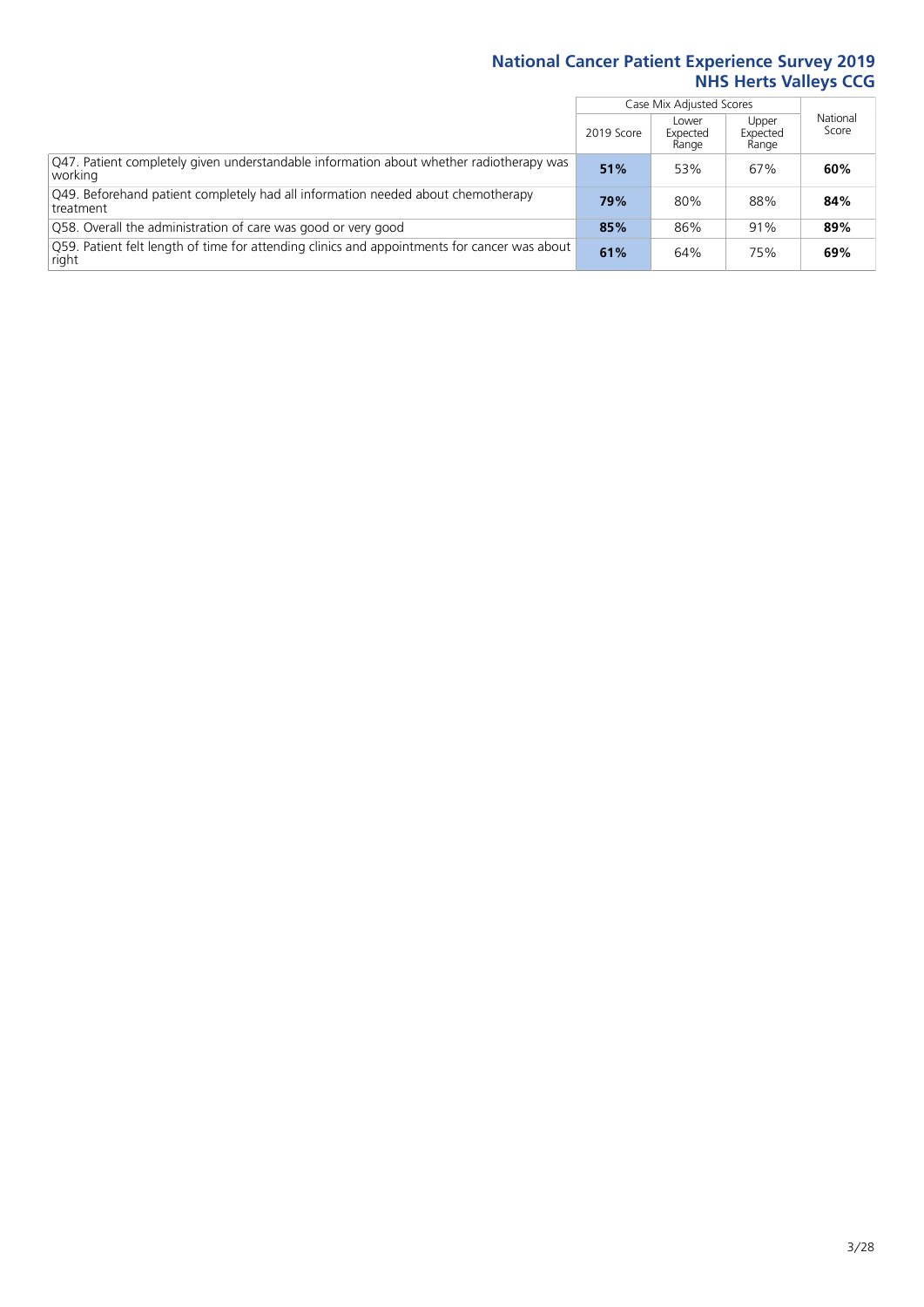## **Introduction**

The National Cancer Patient Experience Survey 2019 is the ninth iteration of the survey first undertaken in 2010. It has been designed to monitor national progress on cancer care; to provide information to drive local quality improvements; to assist commissioners and providers of cancer care; and to inform the work of the various charities and stakeholder groups supporting cancer patients.

The survey was overseen by a national Cancer Patient Experience Advisory Group. This Advisory Group set the principles and objectives of the survey programme and guided questionnaire development. The survey was commissioned and managed by NHS England. The survey provider, Picker, is responsible for designing, running and analysing the survey.

The 2019 survey involved 143 NHS Trusts. Out of 111,366 people, 67,858 people responded to the survey, yielding a response rate of 61%.

# **Methodology**

#### **Eligibility, eldwork and survey methods**

The sample for the survey included all adult (aged 16 and over) NHS patients, with a confirmed primary diagnosis of cancer, discharged from an NHS Trust after an inpatient episode or day case attendance for cancer related treatment in the months of April, May and June 2019. The fieldwork for the survey was undertaken between December 2019 and March 2020.

As in the previous four years, the survey used a mixed mode methodology. Questionnaires were sent by post, with two reminders where necessary, but also included an option to complete the questionnaire online. A Freephone helpline and email was available for respondents to opt out, ask questions about the survey, enable them to complete their questionnaire over the phone and provide access to a translation and interpreting facility for those whose first language was not English.

#### **Case-mix adjustment**

Both unadjusted and adjusted scores are presented in this report. Case-mix adjusted scores allows us to account for the impact that differing patient populations might have on results. By using the case-mix adjusted estimates we can obtain a greater understanding of how a CCG is performing given their patient population. The factors taken into account in this case-mix adjustment are gender, age, ethnic group, deprivation, and tumour group.

#### **Scoring methodology**

Fifty-two questions from the questionnaire are scored as these questions relate directly to patient experience. For all but one question (Q61), scores are presented as the percentage of positive responses out of all scored responses. For Q61, respondents rate their overall care on a scale of 0 to 10, of which the average was calculated for this question's presented score. The percentages in this report have been rounded to the nearest percentage point. Therefore, in some cases the figures do not appear to add up to 100%.

#### **Statistical significance**

In the reporting of 2019 results, appropriate statistical tests have been undertaken to identify unadjusted scores for which the change over time is 'statistically significant'. Thirty-seven scored questions in 2019 have been compared with those of 2018 and a statistically significant change between the two years has been reported where identified.

For the scored questions that are comparable beyond 2018, statistically significant change over the five years has also been reported where identified. A statistically significant difference means that the change in the result is very unlikely to have occurred by sampling variation.

#### **Suppression**

#### **Question-level suppression**

For scores where the base size per question is  $<$ 21, the score will be suppressed and replaced with an asterisk (\*). The base size will include neutral response options.

#### **Double suppression**

If any group within a particular sub-group breakdown (such as the tumour group breakdown) has <21 responses, then the figure for this particular group is suppressed and replaced with an asterisk (\*). If there is only one group within the sub-group breakdown that has <21 respondents, and is therefore suppressed, the group with the next lowest number of respondents is also supressed and replaced with an asterisk (\*) (regardless if it is greater than or less than 21).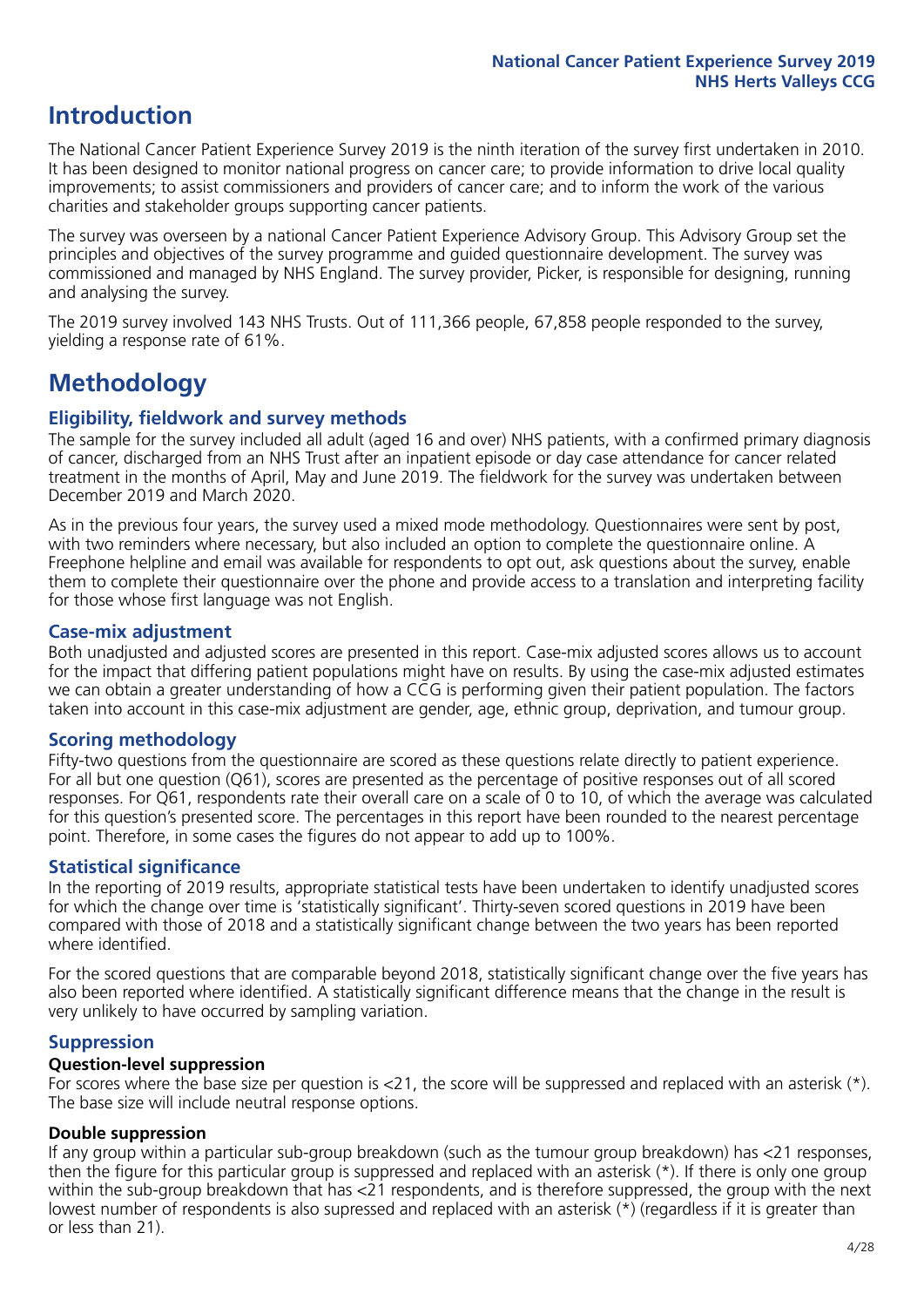## **Understanding the results**

This report shows how this CCG scored for each question in the survey, compared with national results and previous year's results. It is aimed at helping individual CCGs to understand their performance and identify areas for local improvement. Below is a description of the type of results presented within this report and how to understand them.

#### **Expected range charts**

The expected range charts in this report show a bar with the lowest and highest score received for each question nationally. Within this bar, an expected range is given (in grey) and a black diamond represents the actual score for this CCG.

CCGs whose score is above the upper limit of the expected range (in the dark blue) are positive outliers, with a score statistically significantly higher than the national mean. This indicates that the CCG performs better than what CCGs of the same size and demographics are expected to perform. The opposite is true if the score is below the lower limit of the expected range (in the light blue); these are negative outliers. For scores within the expected range (in the grey), the score is what we would expect given the CCG's size and demographics.

#### **Comparability tables**

The comparability tables show the 2018 and 2019 unadjusted scores for this CCG for each scored question. If there is a significant change from 2018 and 2019 or overall from 2015 to 2019, an arrow will be presented for the direction of change. The adjusted 2019 score will also be presented for each scored question along with the lower and upper expected range and national score. Scores above the upper limit of the expected range will be highlighted dark blue, scores below the lower limit of the expected range will be highlighted light blue, and scores within the lower and upper limit of the expected ranges will be highlighted grey.

#### **Tumour type tables**

The tumour type tables show the unadjusted scores for each scored question for each of the 13 tumour groups. The national score for that tumour group is also shown. Unadjusted scores for the same tumour type across different CCGs may not be comparable, as they do not account for the impact that differing patient populations might have on results. Central nervous system is abbreviated as 'CNS' and lower gastrointestinal tract is abbreviated as 'LGT' throughout this report.

#### **Year on year charts**

The year on year charts show five columns representing the unadjusted scores of the last five years (2015, 2016, 2017, 2018 and 2019) for each scored question.

#### **Notes on specific questions**

Following the development phase of the 2019 survey, several changes were made to the questionnaire. Six scored questions were amended (Q5, Q18, Q30, Q35, Q56 and Q60) and one non-scored question (Q29) was amended that impacted the comparability of questions Q30 to Q41. Of all questions changed or impacted by change, only Q60 is presented with historical comparisons; though the results should be interpreted with caution.

#### **Unadjusted data and case-mix adjusted data**

Unadjusted data should be used to see the actual responses from patients relating to the CCG. Case-mix adjusted data, together with expected ranges, should be used to understand whether the results are significantly higher or lower than national results taking account of the patient mix.

### **Further information**

This research was carried out in accordance with the international standard for organisations conducting social research (accreditation to ISO20252:2012; certificate number GB08/74322). The 2019 survey data has been produced and published in line with the Code of Practice for Official Statistics.

For more information on the methodology, please see the Technical Document. It can be viewed along with the 2019 questionnaire and survey quidance on the website at [www.ncpes.co.uk](https://www.ncpes.co.uk/supporting-documents). For all other outputs at National, Trust, CCG and Cancer Alliance level, please see the PDF reports, Excel tables and dashboards at [www.ncpes.co.uk.](https://www.ncpes.co.uk/current-results)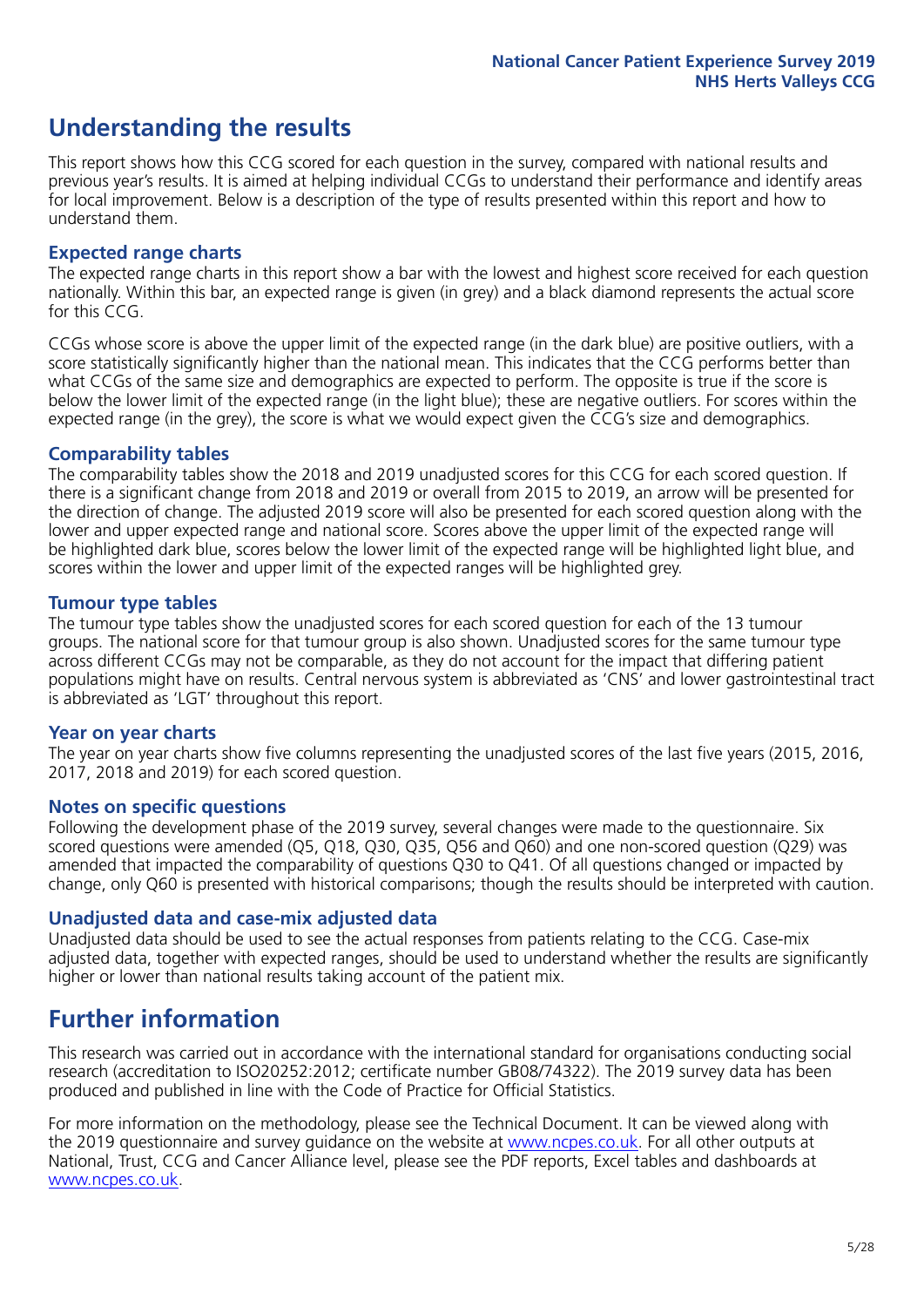### **Response Rate**

#### **Overall Response Rate**

717 patients responded out of a total of 1,199 patients, resulting in a response rate of 60%.

|            | Sample Size | Adjusted<br>Sample | Completed | Response Rate |
|------------|-------------|--------------------|-----------|---------------|
| <b>CCG</b> | 1,285       | 1.199              | 717       | 60%           |
| National   | 119,855     | 111,366            | 67.858    | 61%           |

#### **Respondents by Survey Type**

|                            | Number of<br>Respondents |
|----------------------------|--------------------------|
| Online                     | 87                       |
| Paper                      | 630                      |
| Phone                      |                          |
| <b>Translation Service</b> |                          |

#### **Respondents by Tumour Group**

|                      | Number of<br>Respondents |
|----------------------|--------------------------|
| <b>Brain / CNS</b>   | 3                        |
| <b>Breast</b>        | 164                      |
| Colorectal / LGT     | 67                       |
| Gynaecological       | 39                       |
| Haematological       | 113                      |
| <b>Head and Neck</b> | 20                       |
| Lung                 | 29                       |
| Prostate             | 95                       |
| Sarcoma              | 6                        |
| Skin                 | 22                       |
| Upper Gastro         | 30                       |
| Urological           | 59                       |
| Other                | 70                       |

#### **Respondents by Age and Gender**

Respondents year of birth has been used to determine age. This information has been amalgamated into 8 age bands. The age and gender distribution for the CCG was as follows:

|        | Age 16-24 | Age 25-34 | Age 35-44 | Age 45-54 | Age 55-64 | Age 65-74 | Age 75-84 | Age 85+ | Total |
|--------|-----------|-----------|-----------|-----------|-----------|-----------|-----------|---------|-------|
| Male   |           |           |           | 16        | 57        | 134       | 94        | 20      | 335   |
| Female |           |           | 18        | 59        | 97        | 114       | 68        | 19      | 382   |
| Total  |           |           | 26        | 75        | 154       | 248       | 162       | 39      | 717   |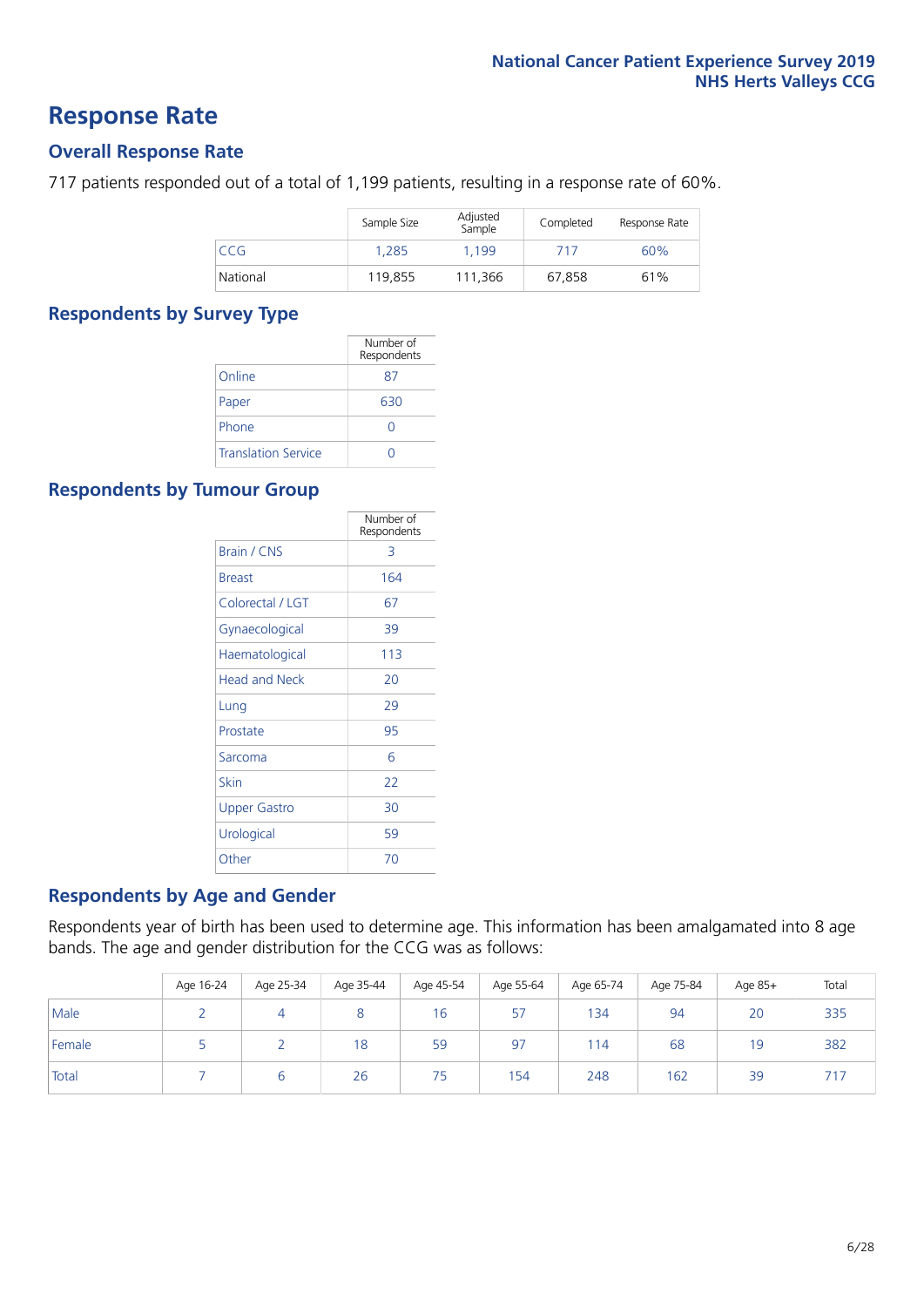# **Expected Range Charts**

| Lower Expected Range<br>Average                                                                                                                                                                                                                                                                                                                                                                                                                                                                                             |       |     |     | Upper Expected Range |     |            |     |                   | Case Mix Adjusted Score  |            |                 |
|-----------------------------------------------------------------------------------------------------------------------------------------------------------------------------------------------------------------------------------------------------------------------------------------------------------------------------------------------------------------------------------------------------------------------------------------------------------------------------------------------------------------------------|-------|-----|-----|----------------------|-----|------------|-----|-------------------|--------------------------|------------|-----------------|
| <b>SEEING YOUR GP</b><br>Q1. Saw GP once or twice before being told they needed to go to<br>hospital<br>Q2. Patient thought they were seen as soon as necessary                                                                                                                                                                                                                                                                                                                                                             | 0%    | 10% | 20% | 30%                  | 40% | 50%        | 60% | 70%               | 80%<br>81%               | 85%        | 90% 100%        |
| <b>DIAGNOSTIC TESTS</b><br>Q5. Received all the information needed about the test<br>Q6. The length of time waiting for the test to be done was about<br>right<br>Q7. Test results explained in completely understandable way                                                                                                                                                                                                                                                                                               | 0%    | 10% | 20% | 30%                  | 40% | 50%        | 60% | 70%               | 80%<br>80%               | 90%        | 90% 100%<br>95% |
| <b>FINDING OUT WHAT WAS WRONG WITH YOU</b><br>Q10. Patient told they could bring a family member or friend when<br>first told they had cancer<br>Q11. Patient felt they were told sensitively that they had cancer<br>Q12. Patient completely understood the explanation of what was<br>wrong<br>Q13. Patient given easy to understand written information about<br>the type of cancer they had                                                                                                                             | $0\%$ | 10% | 20% | 30%                  | 40% | 50%        | 60% | 70%<br>69%        | 80%<br>76%<br>84%<br>76% |            | 90% 100%        |
| <b>DECIDING THE BEST TREATMENT FOR YOU</b><br>Q14. Patient felt that treatment options were completely explained<br>Q15. Patient felt possible side effects were definitely explained in<br>an understandable way<br>Q16. Patient definitely given practical advice and support in dealing<br>with side effects of treatment<br>Q17. Patient definitely told about side effects that could affect<br>them in the future<br>Q18. Patient definitely involved as much as they wanted in<br>decisions about care and treatment | 0%    | 10% | 20% | 30%                  | 40% | 50%<br>52% | 60% | 70%<br>69%<br>68% | 80%<br>82%<br>80%        |            | 90% 100%        |
| <b>CLINICAL NURSE SPECIALIST (CNS)</b><br>Q19. Patient given the name of a CNS who would support them<br>through their treatment<br>Q20. Patient found it very or quite easy to contact their CNS<br>Q21. Patient got understandable answers to important questions<br>all or most of the time                                                                                                                                                                                                                              | 0%    | 10% | 20% | 30%                  | 40% | 50%        | 60% | 70%               | 80%<br>82%               | 95%<br>86% | 90% 100%        |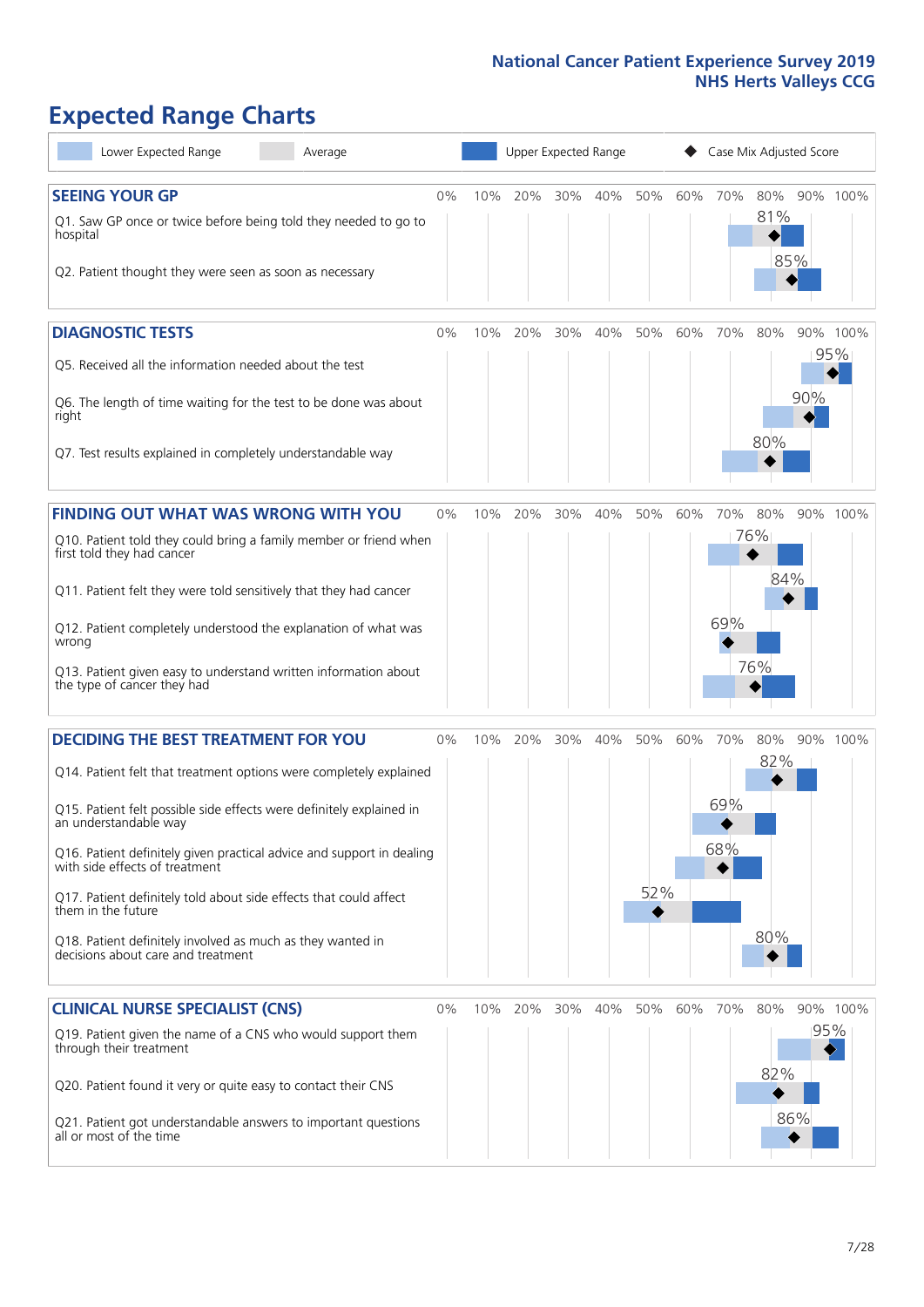# **Expected Range Charts**

| Lower Expected Range<br>Average                                                                                   |     |     | Upper Expected Range |     |            | Case Mix Adjusted Score |
|-------------------------------------------------------------------------------------------------------------------|-----|-----|----------------------|-----|------------|-------------------------|
| <b>SUPPORT FOR PEOPLE WITH CANCER</b><br>0%<br>Q22. Hospital staff gave information about support or self-help    | 10% | 20% | 30%<br>40%           | 50% | 60%<br>70% | 90% 100%<br>80%<br>90%  |
| groups for people with cancer<br>Q23. Hospital staff discussed or gave information about the impact               |     |     |                      |     |            | 87%                     |
| cancer could have on day to day activities<br>Q24. Hospital staff gave information on getting financial help or   |     |     |                      |     |            | 73%                     |
| possible benefits<br>Q25. Hospital staff told patient they could get free prescriptions                           |     |     |                      |     |            | ♦<br>87%                |
|                                                                                                                   |     |     |                      |     |            |                         |
| <b>OPERATIONS</b><br>0%                                                                                           | 10% | 20% | 30%<br>40%           | 50% | 60%<br>70% | 80%<br>90% 100%         |
| Q27. Beforehand, patient had all the information needed about the<br>operation                                    |     |     |                      |     |            | 94%                     |
| Q28. Afterwards, staff completely explained how operation had<br>gone in understandable way                       |     |     |                      |     |            | 74%                     |
| <b>HOSPITAL CARE AS AN INPATIENT</b><br>0%                                                                        | 10% | 20% | 30%<br>40%           | 50% | 60%<br>70% | 80%<br>90% 100%         |
| Q30. Hospital staff didn't talk in front of patient as if patient wasn't<br>there                                 |     |     |                      |     |            | 82%                     |
| Q31. Patient had confidence and trust in all doctors treating them                                                |     |     |                      |     |            | 83%                     |
| Q32. Patient's family or someone close definitely felt able to talk to<br>a doctor                                |     |     |                      |     |            | 74%                     |
| Q33. Patient had confidence and trust in all the ward nurses<br>treating them                                     |     |     |                      |     |            | 72%                     |
| Q34. Patient thought there were always or nearly always enough<br>nurses on duty to care for them                 |     |     |                      |     | 69%        |                         |
| Q35. All hospital staff asked patient what name they prefer to be<br>called by                                    |     |     |                      |     |            | 73%                     |
| Q36. Patient always given enough privacy when discussing<br>condition or treatment                                |     |     |                      |     |            | 84%                     |
| Q37. Patient definitely found hospital staff to discuss worries or<br>fears during their inpatient visit          |     |     |                      | 52% |            |                         |
| Q38. Hospital staff definitely did everything they could to help<br>control pain                                  |     |     |                      |     |            | 86%                     |
| Q39. Patient always felt they were treated with respect and dignity<br>while in hospital                          |     |     |                      |     |            | 89%                     |
| Q40. Patient given clear written information about what should or<br>should not do after leaving hospital         |     |     |                      |     |            | 88%                     |
| Q41. Hospital staff told patient who to contact if worried about<br>condition or treatment after leaving hospital |     |     |                      |     |            | 93%                     |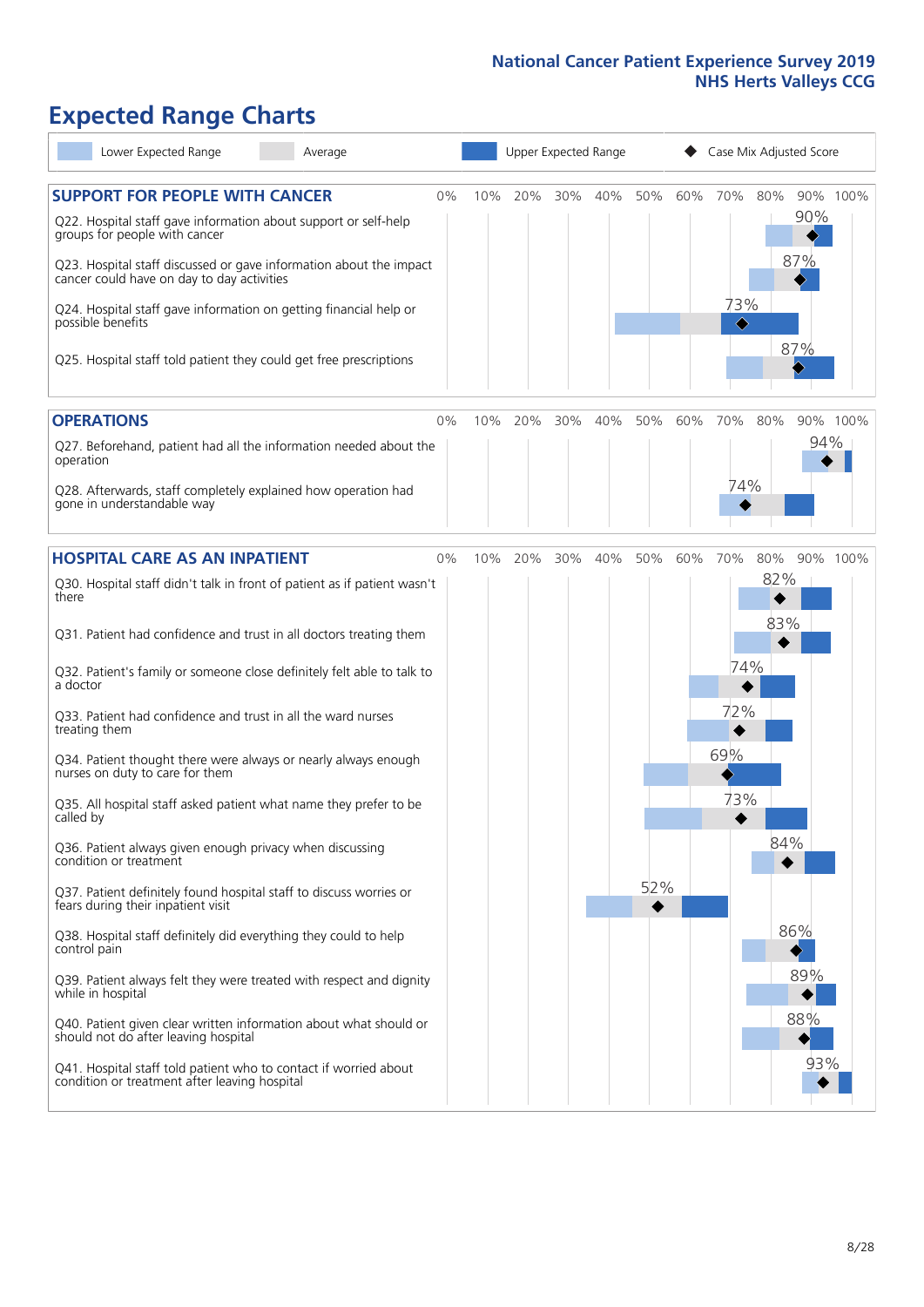# **Expected Range Charts**

| Lower Expected Range                                                                                                        | Average |          |     |     |     | Upper Expected Range |     | Case Mix Adjusted Score |            |     |     |          |  |
|-----------------------------------------------------------------------------------------------------------------------------|---------|----------|-----|-----|-----|----------------------|-----|-------------------------|------------|-----|-----|----------|--|
| <b>HOSPITAL CARE AS A DAY PATIENT / OUTPATIENT 0%</b><br>Q43. Patient definitely found hospital staff to discuss worries or |         |          | 10% | 20% | 30% | 40%                  | 50% | 60%                     | 70%<br>67% | 80% |     | 90% 100% |  |
| fears during their outpatient or day case visit                                                                             |         |          |     |     |     |                      |     |                         | ◆          |     |     | 97%      |  |
| Q44. Cancer doctor had the right documents at patient's last<br>outpatient appointment                                      |         |          |     |     |     |                      |     |                         |            | 82% |     |          |  |
| Q46. Beforehand patient completely had all information needed<br>about radiotherapy treatment                               |         |          |     |     |     |                      | 51% |                         |            |     |     |          |  |
| Q47. Patient completely given understandable information about<br>whether radiotherapy was working                          |         |          |     |     |     |                      |     |                         |            | 79% |     |          |  |
| Q49. Beforehand patient completely had all information needed<br>about chemotherapy treatment                               |         |          |     |     |     |                      |     |                         |            |     |     |          |  |
| Q50. Patient given enough information about whether<br>chemotherapy was working in a completely understandable way          |         |          |     |     |     |                      |     |                         | 66%        |     |     |          |  |
| <b>HOME CARE AND SUPPORT</b>                                                                                                |         | 0%       | 10% | 20% | 30% | 40%                  | 50% | 60%                     | 70%        | 80% |     | 90% 100% |  |
| Q51. Hospital staff definitely gave family or someone close all the<br>information needed to help care at home              |         |          |     |     |     |                      |     | 62%                     |            |     |     |          |  |
| Q52. Patient definitely given enough support from health or social<br>services during treatment                             |         |          |     |     |     |                      | 48% |                         |            |     |     |          |  |
| Q53. Patient definitely given enough support from health or social<br>services after treatment                              |         |          |     |     |     | 43%                  |     |                         |            |     |     |          |  |
| <b>CARE FROM YOUR GENERAL PRACTICE</b>                                                                                      |         | 0%       | 10% | 20% | 30% | 40%                  | 50% | 60%                     | 70%        | 80% |     | 90% 100% |  |
| Q54. GP given enough information about patient's condition and<br>treatment                                                 |         |          |     |     |     |                      |     |                         |            |     |     | 96%      |  |
| Q55. General practice staff definitely did everything they could to<br>support patient during treatment                     |         |          |     |     |     |                      |     | 58%                     |            |     |     |          |  |
| <b>YOUR OVERALL NHS CARE</b>                                                                                                |         | 0%       | 10% | 20% | 30% | 40%                  | 50% | 60%                     | 70%        | 80% |     | 90% 100% |  |
| Q56. Different people treating and caring for patient always work<br>well together to give best possible care               |         |          |     |     |     |                      |     |                         | 70%        |     |     |          |  |
| Q57. Patient given a care plan                                                                                              |         |          |     |     | 34% |                      |     |                         |            |     |     |          |  |
| Q58. Overall the administration of care was good or very good                                                               |         |          |     |     |     |                      |     |                         |            |     | 85% |          |  |
| Q59. Patient felt length of time for attending clinics and<br>appointments for cancer was about right                       |         |          |     |     |     |                      |     | 61%                     |            |     |     |          |  |
| Q60. Someone discussed with patient whether they would like to<br>take part in cancer research                              |         |          |     |     | 31% |                      |     |                         |            |     |     |          |  |
|                                                                                                                             |         | $\Omega$ |     | 2   | 3   | 4                    | 5   | 6                       |            | 8   | 9   | 10       |  |
| Q61. Patient's average rating of care scored from very poor to very<br>good                                                 |         |          |     |     |     |                      |     |                         |            |     | 8.7 |          |  |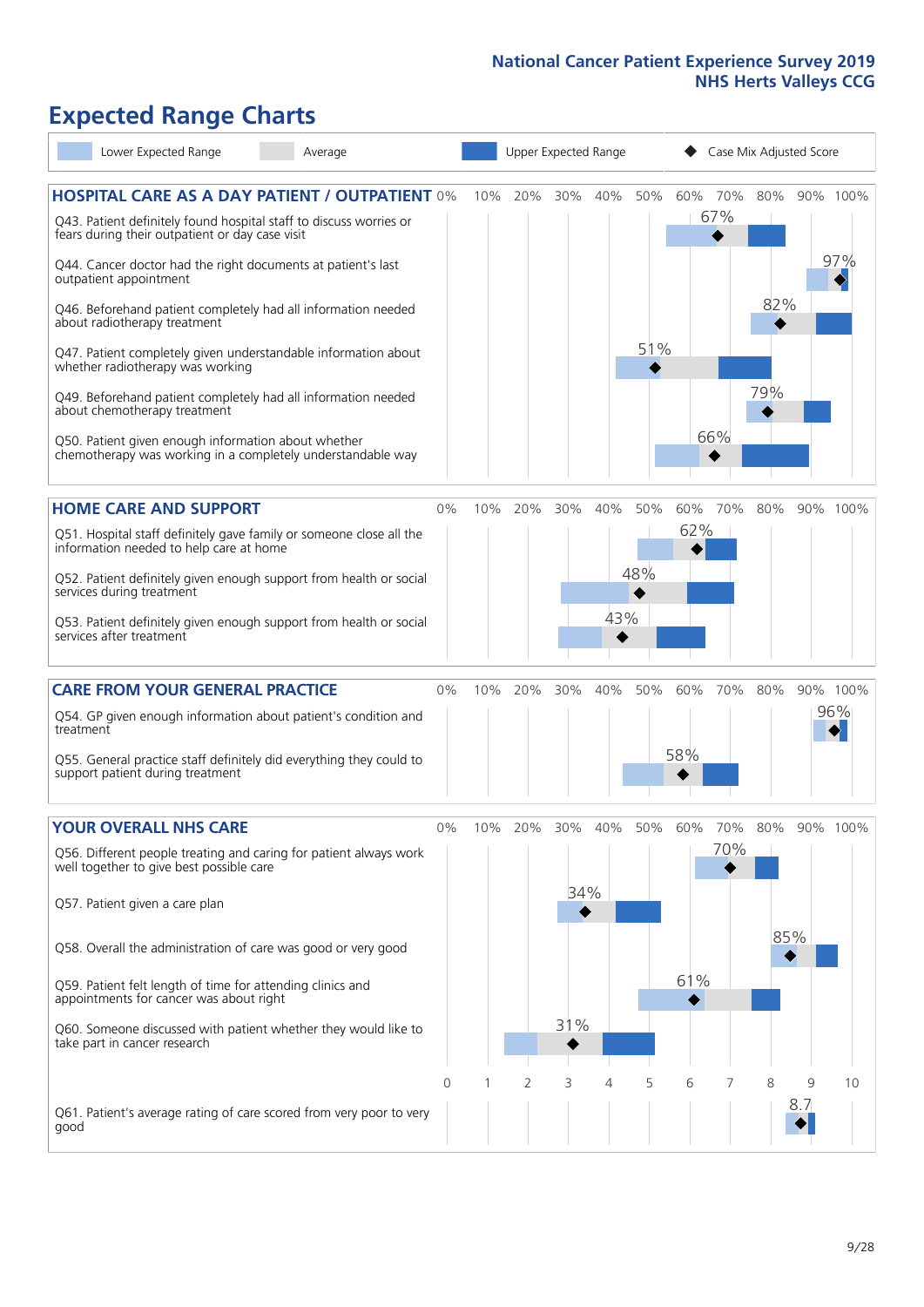# **Comparability Tables**

\* Indicates where a score has been suppressed because there are less than 21 responses.

\*\* No score available for 2018.

 $\triangle$  or  $\nabla$ 

Change 2018-2019: Indicates where 2019 score is significantly higher or lower than 2018 score Change Overall: Indicates significant change overall (2015, 2016, 2017, 2018 and 2019).

Adjusted Score below Lower Expected Range Adjusted Score between Upper and Lower Expected Ranges Adjusted Score above Upper Expected Range

|                                                                             | Unadjusted Scores |               |           |               |                                                      |         |               | Case Mix Adjusted Scores |                                     |                   |
|-----------------------------------------------------------------------------|-------------------|---------------|-----------|---------------|------------------------------------------------------|---------|---------------|--------------------------|-------------------------------------|-------------------|
|                                                                             | 2018<br>n         | 2018<br>Score | 2019<br>n | 2019<br>Score | $\cdot$   Change   Change   $\cdot$<br>2018-<br>2019 | Overall | 2019<br>Score | Lower<br>Range           | Upper<br>Expected Expected<br>Range | National<br>Score |
| <b>SEEING YOUR GP</b>                                                       |                   |               |           |               |                                                      |         |               |                          |                                     |                   |
| Q1. Saw GP once or twice before being told they needed to go<br>to hospital | 545               | 77%           | 507       | 81%           |                                                      |         | 81%           | 75%                      | 82%                                 | 79%               |
| Q2. Patient thought they were seen as soon as necessary                     | 705               | 83%           | 702       | 85%           |                                                      |         | 85%           | 81%                      | 87%                                 | 84%               |
| <b>DIAGNOSTIC TESTS</b>                                                     |                   |               |           |               |                                                      |         |               |                          |                                     |                   |

| <b>PIASIVOJIJE I LJIJ</b>                                                 |      |     |     |     |  |     |     |     |     |
|---------------------------------------------------------------------------|------|-----|-----|-----|--|-----|-----|-----|-----|
| O5. Received all the information needed about the test                    | $**$ | **  | 584 | 95% |  | 95% | 93% | 97% | 95% |
| Q6. The length of time waiting for the test to be done was<br>about right | 618  | 86% | 606 | 89% |  | 90% | 85% | 91% | 88% |
| Q7. Test results explained in completely understandable way               | 617  | 78% | 606 | 79% |  | 80% | 77% | 83% | 80% |

| <b>FINDING OUT WHAT WAS WRONG WITH YOU</b>                                                      |     |     |     |     |     |     |     |     |
|-------------------------------------------------------------------------------------------------|-----|-----|-----|-----|-----|-----|-----|-----|
| Q10. Patient told they could bring a family member or friend<br>when first told they had cancer | 638 | 72% | 635 | 74% | 76% | 72% | 82% | 77% |
| Q11. Patient felt they were told sensitively that they had cancer                               | 705 | 82% | 709 | 84% | 84% | 83% | 88% | 86% |
| Q12. Patient completely understood the explanation of what<br>was wrong                         | 718 | 72% | 710 | 69% | 69% | 70% | 77% | 73% |
| Q13. Patient given easy to understand written information<br>about the type of cancer they had  | 61  | 70% | 642 | 76% | 76% | 71% | 78% | 74% |

| <b>DECIDING THE BEST TREATMENT FOR YOU</b>                                                              |              |     |     |     |  |     |     |     |     |
|---------------------------------------------------------------------------------------------------------|--------------|-----|-----|-----|--|-----|-----|-----|-----|
| Q14. Patient felt that treatment options were completely<br>explained                                   | $62^{\circ}$ | 81% | 598 | 81% |  | 82% | 80% | 86% | 83% |
| Q15. Patient felt possible side effects were definitely explained<br>in an understandable way           | 688          | 69% | 685 | 69% |  | 69% | 69% | 76% | 73% |
| Q16. Patient definitely given practical advice and support in<br>dealing with side effects of treatment | 684          | 65% | 679 | 67% |  | 68% | 64% | 71% | 67% |
| Q17. Patient definitely told about side effects that could affect<br>them in the future                 | 650          | 53% | 639 | 51% |  | 52% | 53% | 61% | 57% |
| Q18. Patient definitely involved as much as they wanted in<br>decisions about care and treatment        | $**$         | **  | 699 | 80% |  | 80% | 78% | 84% | 81% |

| <b>CLINICAL NURSE SPECIALIST (CNS)</b>                                                    |     |     |     |     |  |     |     |     |     |
|-------------------------------------------------------------------------------------------|-----|-----|-----|-----|--|-----|-----|-----|-----|
| Q19. Patient given the name of a CNS who would support them<br>through their treatment    | 709 | 92% | 672 | 94% |  | 95% | 90% | 94% | 92% |
| Q20. Patient found it very or quite easy to contact their CNS                             | 590 | 82% | 579 | 82% |  | 82% | 82% | 88% | 85% |
| Q21. Patient got understandable answers to important<br>questions all or most of the time | 572 | 87% | 553 | 86% |  | 86% | 85% | 90% | 87% |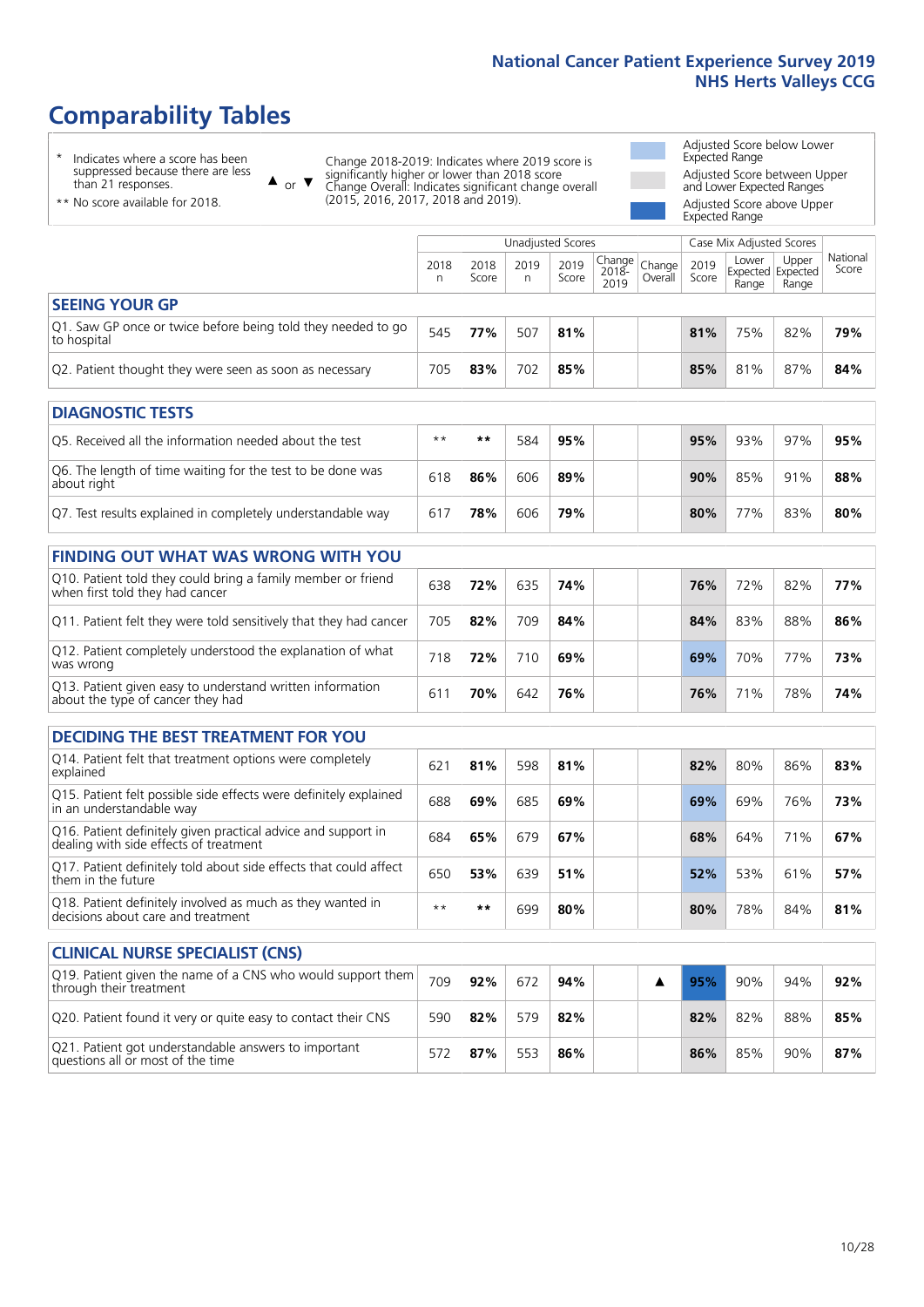# **Comparability Tables**

\* Indicates where a score has been suppressed because there are less than 21 responses.

\*\* No score available for 2018.

 $\triangle$  or  $\nabla$ 

Change 2018-2019: Indicates where 2019 score is significantly higher or lower than 2018 score Change Overall: Indicates significant change overall (2015, 2016, 2017, 2018 and 2019).

Adjusted Score below Lower Expected Range Adjusted Score between Upper and Lower Expected Ranges Adjusted Score above Upper Expected Range

|                                                                                                                   |              |               |            | Unadjusted Scores |                         |                   |               | Case Mix Adjusted Scores            |                |                   |
|-------------------------------------------------------------------------------------------------------------------|--------------|---------------|------------|-------------------|-------------------------|-------------------|---------------|-------------------------------------|----------------|-------------------|
|                                                                                                                   | 2018<br>n    | 2018<br>Score | 2019<br>n. | 2019<br>Score     | Change<br>2018-<br>2019 | Change<br>Overall | 2019<br>Score | Lower<br>Expected Expected<br>Range | Upper<br>Range | National<br>Score |
| <b>SUPPORT FOR PEOPLE WITH CANCER</b>                                                                             |              |               |            |                   |                         |                   |               |                                     |                |                   |
| Q22. Hospital staff gave information about support or self-help<br>groups for people with cancer                  | 566          | 90%           | 583        | 90%               |                         | ▲                 | 90%           | 85%                                 | 91%            | 88%               |
| Q23. Hospital staff discussed or gave information about the<br>impact cancer could have on day to day activities  | 493          | 83%           | 490        | 87%               |                         | ▲                 | 87%           | 81%                                 | 87%            | 84%               |
| Q24. Hospital staff gave information on getting financial help or<br>possible benefits                            | 367          | 65%           | 385        | 72%               | ▲                       | ▲                 | 73%           | 58%                                 | 68%            | 63%               |
| Q25. Hospital staff told patient they could get free prescriptions                                                | 360          | 82%           | 366        | 87%               |                         |                   | 87%           | 78%                                 | 86%            | 82%               |
| <b>OPERATIONS</b>                                                                                                 |              |               |            |                   |                         |                   |               |                                     |                |                   |
| Q27. Beforehand, patient had all the information needed about<br>the operation                                    | 375          | 94%           | 350        | 94%               |                         |                   | 94%           | 94%                                 | 98%            | 96%               |
| Q28. Afterwards, staff completely explained how operation had<br>gone in understandable way                       | 377          | 77%           | 347        | 73%               |                         |                   | 74%           | 75%                                 | 83%            | 79%               |
| <b>HOSPITAL CARE AS AN INPATIENT</b>                                                                              |              |               |            |                   |                         |                   |               |                                     |                |                   |
| Q30. Hospital staff didn't talk in front of patient as if patient<br>wasn't there                                 | $**$         | **            | 359        | 84%               |                         |                   | 82%           | 80%                                 | 87%            | 84%               |
| Q31. Patient had confidence and trust in all doctors treating<br>them                                             | $* *$        | **            | 358        | 84%               |                         |                   | 83%           | 80%                                 | 88%            | 84%               |
| Q32. Patient's family or someone close definitely felt able to talk<br>to a doctor                                | $* *$        | **            | 286        | 74%               |                         |                   | 74%           | 67%                                 | 77%            | 72%               |
| Q33. Patient had confidence and trust in all the ward nurses<br>treating them                                     | $* *$        | **            | 357        | 72%               |                         |                   | 72%           | 70%                                 | 79%            | 74%               |
| Q34. Patient thought there were always or nearly always<br>enough nurses on duty to care for them                 | $**$         | $***$         | 358        | 70%               |                         |                   | 69%           | 59%                                 | 69%            | 64%               |
| Q35. All hospital staff asked patient what name they prefer to<br>be called by                                    | $**$         | **            | 355        | 71%               |                         |                   | 73%           | 63%                                 | 79%            | 71%               |
| Q36. Patient always given enough privacy when discussing<br>condition or treatment                                | $\star\star$ | $***$         | 357        | 84%               |                         |                   | 84%           | 81%                                 | 88%            | 85%               |
| Q37. Patient definitely found hospital staff to discuss worries or<br>fears during their inpatient visit          | $* *$        | **            | 256        | 51%               |                         |                   | 52%           | 46%                                 | 58%            | 52%               |
| Q38. Hospital staff definitely did everything they could to help<br>control pain                                  | $* *$        | **            | 317        | 86%               |                         |                   | 86%           | 79%                                 | 87%            | 83%               |
| Q39. Patient always felt they were treated with respect and<br>dignity while in hospital                          | $***$        | **            | 360        | 89%               |                         |                   | 89%           | 84%                                 | 91%            | 88%               |
| Q40. Patient given clear written information about what should<br>or should not do after leaving hospital         | $**$         | **            | 330        | 88%               |                         |                   | 88%           | 82%                                 | 90%            | 86%               |
| Q41. Hospital staff told patient who to contact if worried about<br>condition or treatment after leaving hospital | $**$         | **            | 346        | 93%               |                         |                   | 93%           | 92%                                 | 97%            | 94%               |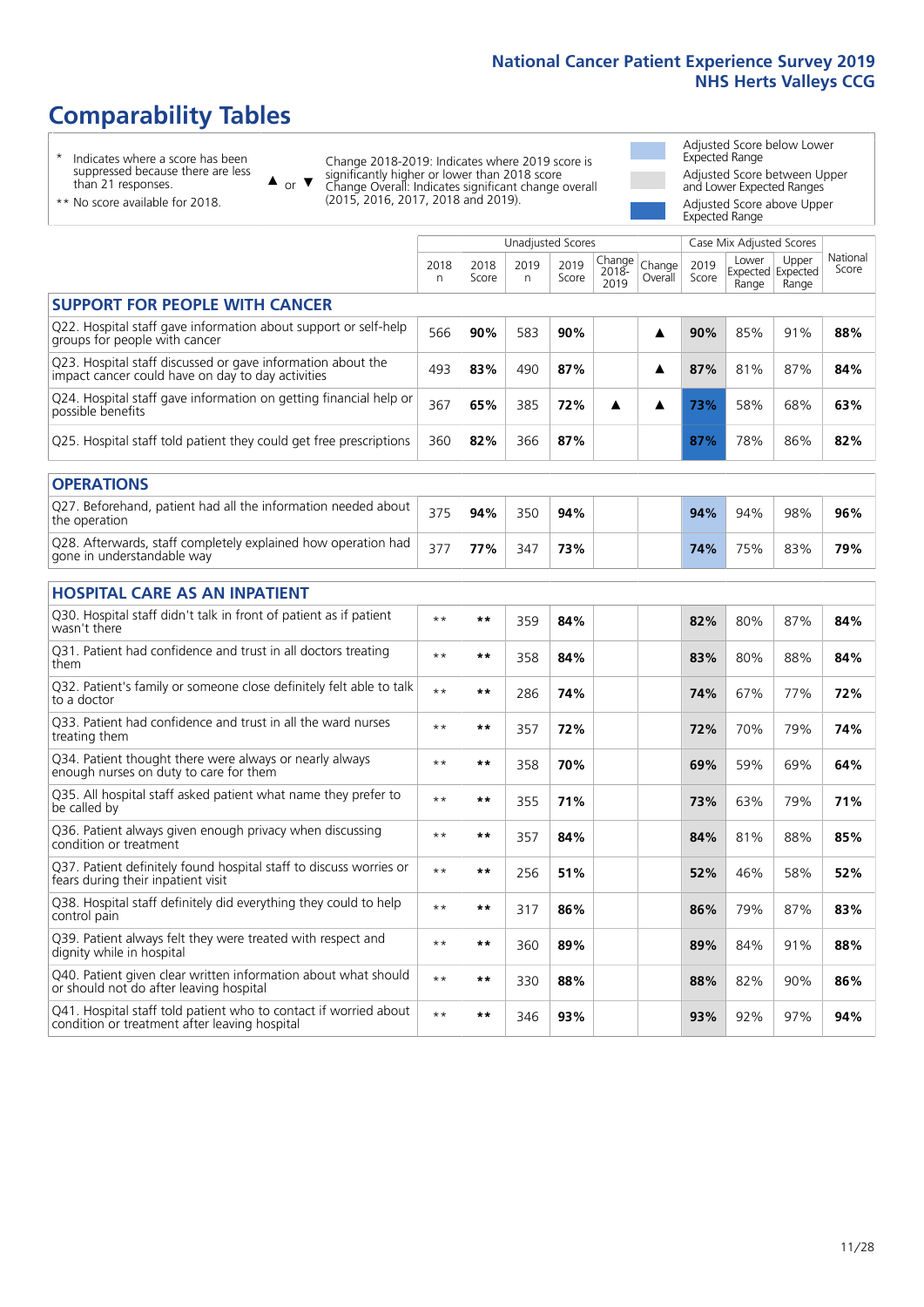# **Comparability Tables**

\* Indicates where a score has been suppressed because there are less than 21 responses.

\*\* No score available for 2018.

 $\triangle$  or  $\nabla$ 

Change 2018-2019: Indicates where 2019 score is significantly higher or lower than 2018 score Change Overall: Indicates significant change overall (2015, 2016, 2017, 2018 and 2019).

Adjusted Score below Lower Expected Range Adjusted Score between Upper and Lower Expected Ranges Adjusted Score above Upper Expected Range

|                                                                                                                       |           |               |            | <b>Unadjusted Scores</b> |                            |                   |               | Case Mix Adjusted Scores |                                     |                   |
|-----------------------------------------------------------------------------------------------------------------------|-----------|---------------|------------|--------------------------|----------------------------|-------------------|---------------|--------------------------|-------------------------------------|-------------------|
|                                                                                                                       | 2018<br>n | 2018<br>Score | 2019<br>n. | 2019<br>Score            | Change<br>$2018 -$<br>2019 | Change<br>Overall | 2019<br>Score | Lower<br>Range           | Upper<br>Expected Expected<br>Range | National<br>Score |
| <b>HOSPITAL CARE AS A DAY PATIENT / OUTPATIENT</b>                                                                    |           |               |            |                          |                            |                   |               |                          |                                     |                   |
| Q43. Patient definitely found hospital staff to discuss worries or<br>fears during their outpatient or day case visit | 511       | 66%           | 526        | 66%                      |                            |                   | 67%           | 67%                      | 74%                                 | 71%               |
| Q44. Cancer doctor had the right documents at patient's last<br>outpatient appointment                                | 614       | 95%           | 604        | 97%                      |                            | ▲                 | 97%           | 94%                      | 97%                                 | 96%               |
| Q46. Beforehand patient completely had all information needed<br>about radiotherapy treatment                         | 183       | 84%           | 201        | 82%                      |                            |                   | 82%           | 82%                      | 91%                                 | 86%               |
| Q47. Patient completely given understandable information<br>about whether radiotherapy was working                    | 134       | 63%           | 174        | 51%                      |                            |                   | 51%           | 53%                      | 67%                                 | 60%               |
| Q49. Beforehand patient completely had all information needed<br>about chemotherapy treatment                         | 356       | 82%           | 337        | 79%                      |                            |                   | 79%           | 80%                      | 88%                                 | 84%               |
| Q50. Patient given enough information about whether<br>chemotherapy was working in a completely understandable way    | 323       | 67%           | 313        | 65%                      |                            |                   | 66%           | 62%                      | 73%                                 | 68%               |
| <b>HOME CARE AND SUPPORT</b>                                                                                          |           |               |            |                          |                            |                   |               |                          |                                     |                   |
| Q51. Hospital staff definitely gave family or someone close all<br>the information needed to help care at home        | 556       | 56%           | 576        | 61%                      |                            |                   | 62%           | 56%                      | 64%                                 | 60%               |
| Q52. Patient definitely given enough support from health or<br>social services during treatment                       | 358       | 42%           | 332        | 48%                      |                            | ▼                 | 48%           | 45%                      | 59%                                 | 52%               |
| Q53. Patient definitely given enough support from health or<br>social services after treatment                        | 220       | 38%           | 208        | 44%                      |                            |                   | 43%           | 38%                      | 52%                                 | 45%               |
| <b>CARE FROM YOUR GENERAL PRACTICE</b>                                                                                |           |               |            |                          |                            |                   |               |                          |                                     |                   |
| Q54. GP given enough information about patient's condition<br>and treatment                                           | 638       | 95%           | 613        | 96%                      |                            |                   | 96%           | 94%                      | 97%                                 | 95%               |
| Q55. General practice staff definitely did everything they could<br>to support patient during treatment               | 474       | 53%           | 438        | 58%                      |                            | ▼                 | 58%           | 53%                      | 63%                                 | 58%               |
| <b>YOUR OVERALL NHS CARE</b>                                                                                          |           |               |            |                          |                            |                   |               |                          |                                     |                   |
| Q56. Different people treating and caring for patient always<br>work well together to give best possible care         | $* *$     | $***$         | 679        | 69%                      |                            |                   | 70%           | 69%                      | 76%                                 | 73%               |
| Q57. Patient given a care plan                                                                                        | 552       | 26%           | 552        | 33%                      |                            |                   | 34%           | 34%                      | 42%                                 | 38%               |
| Q58. Overall the administration of care was good or very good                                                         | 710       | 88%           | 711        | 84%                      |                            |                   | 85%           | 86%                      | 91%                                 | 89%               |
| Q59. Patient felt length of time for attending clinics and<br>appointments for cancer was about right                 | 710       | 57%           | 702        | 60%                      |                            |                   | 61%           | 64%                      | 75%                                 | 69%               |
| Q60. Someone discussed with patient whether they would like<br>to take part in cancer research                        | 673       | 28%           | 687        | 32%                      |                            | ▲                 | 31%           | 22%                      | 38%                                 | 30%               |
| Q61. Patient's average rating of care scored from very poor to<br>very good                                           | 707       | 8.6           | 691        | 8.7                      |                            |                   | 8.7           | 8.7                      | 8.9                                 | 8.8               |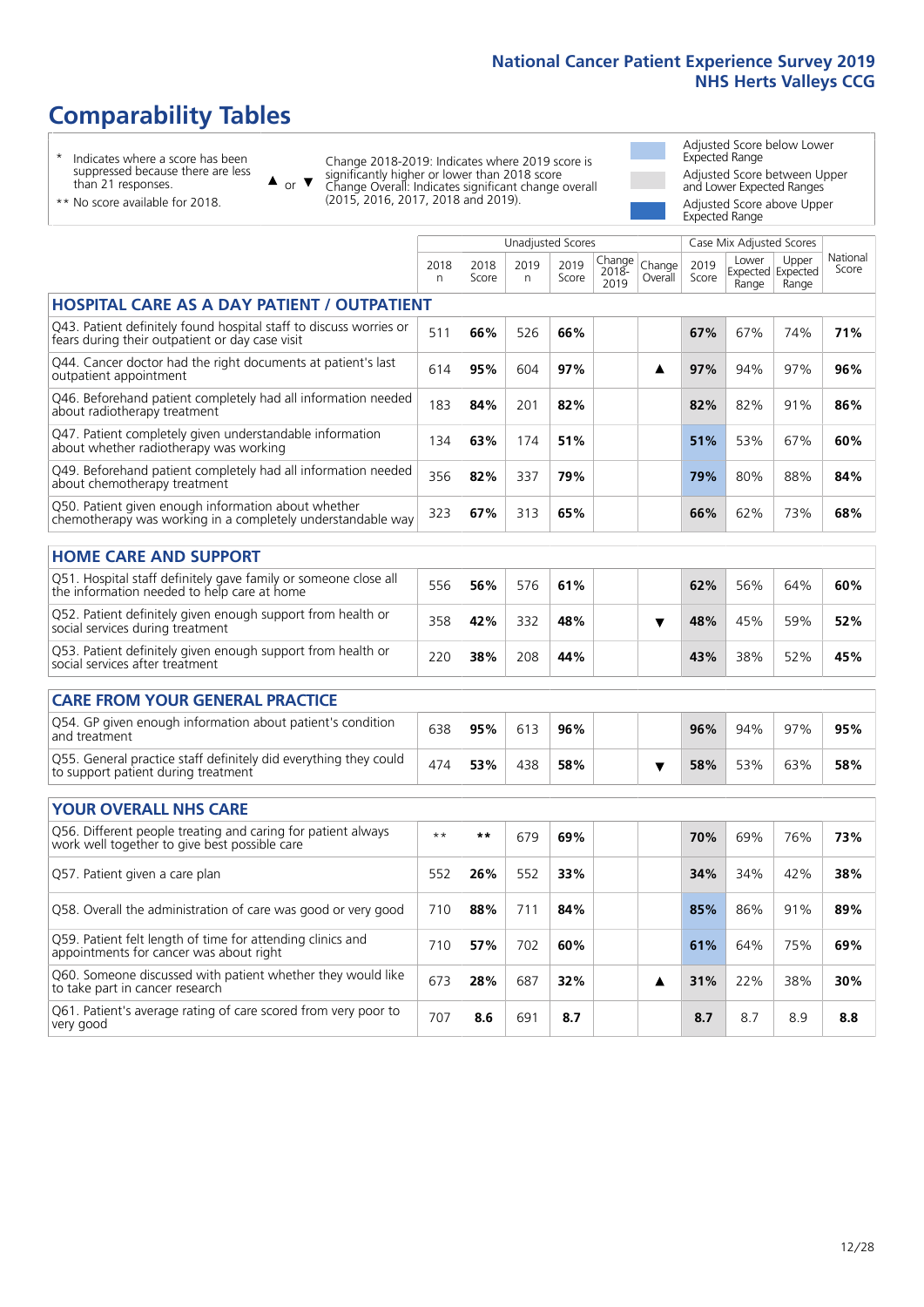- \* Indicates where a score has been suppressed because there are less than 21 responses.
- n.a. Indicates that there were no respondents for that tumour group.

| <b>SEEING YOUR GP</b>                           |            |         |               |                   |                |                |                  |                             | Tumour Group |         |                                                     |                 |                     |       |                |
|-------------------------------------------------|------------|---------|---------------|-------------------|----------------|----------------|------------------|-----------------------------|--------------|---------|-----------------------------------------------------|-----------------|---------------------|-------|----------------|
|                                                 |            | Brain   | <b>Breast</b> | Colorectal<br>LGT | Gynaecological | Haematological | Head and<br>Neck | Dung                        | Prostate     | Sarcoma | Skin                                                | Upper<br>Gastro | Jrological          | Other | All<br>Cancers |
| Q1. Saw GP once or twice before being told they | <b>CCG</b> | n.a.    |               | 96% 90%           | 72% 70%        |                | $\star$          | $\star$                     | 83%          | $\star$ |                                                     |                 | 71% 78% 80% 81%     |       |                |
| needed to go to hospital                        | National   | 59%     |               |                   |                |                |                  | 94% 75% 77% 67% 79% 71% 82% |              |         | 71% 90% 74% 83% 74% 79%                             |                 |                     |       |                |
| Q2. Patient thought they were seen as soon as   | <b>CCG</b> | $\star$ |               | 92% 89% 71% 81%   |                |                | $\ast$           |                             | 90% 85%      | $\ast$  |                                                     |                 | 86% 83% 86% 78% 85% |       |                |
| necessary                                       | National l | 79%     |               |                   |                |                |                  |                             |              |         | 89% 83% 81% 82% 81% 84% 86% 69% 85% 79% 85% 79% 84% |                 |                     |       |                |

#### **DIAGNOSTIC TESTS** Tumour Group

|                                                   |                                                                  | Brain   | <b>Breast</b> | Colorectal<br>LGT | $\overline{\sigma}$<br>Gynaecologic | Haematological | Head and<br>Neck    | Lung | Prostate | Sarcoma | Skin | Upper<br>Gastro | Irological       | Other | All<br>Cancers |
|---------------------------------------------------|------------------------------------------------------------------|---------|---------------|-------------------|-------------------------------------|----------------|---------------------|------|----------|---------|------|-----------------|------------------|-------|----------------|
| Q5. Received all the information needed about     | <b>CCG</b>                                                       | $\star$ |               | 96% 97% 87% 93%   |                                     |                | $\star$             |      | 96% 99%  |         |      |                 | 96% 92% 100% 95% |       |                |
| the test                                          | National                                                         | 93%     | 95%           | 95%               | 93%                                 |                | 95% 93% 95% 95% 93% |      |          |         | 96%  | 95%             | 95% 95% 95%      |       |                |
| Q6. The length of time waiting for the test to be | <b>CCG</b>                                                       | $\star$ |               | 94% 95%           | 70%                                 | 90%            | $\star$             |      | 86% 95%  | $\star$ |      |                 | 77% 85% 90% 89%  |       |                |
| done was about right                              | National 84% 91% 88% 86% 89% 88% 87% 87% 81% 87% 84% 87% 86% 88% |         |               |                   |                                     |                |                     |      |          |         |      |                 |                  |       |                |
| Q7. Test results explained in completely          | <b>CCG</b>                                                       | $\star$ | 84%           | 79%               |                                     | 73% 79%        | $\star$             |      | 71% 78%  | $\star$ |      |                 | 72% 74% 84% 79%  |       |                |
| understandable way                                | National 71% 83% 82% 77% 77% 79% 80% 80% 78% 84% 75% 80% 76% 80% |         |               |                   |                                     |                |                     |      |          |         |      |                 |                  |       |                |

| <b>FINDING OUT WHAT WAS WRONG WITH YOU</b>        |            |         |               |                        |                |                         |                     |         | Tumour Group |         |         |                 |            |             |                |
|---------------------------------------------------|------------|---------|---------------|------------------------|----------------|-------------------------|---------------------|---------|--------------|---------|---------|-----------------|------------|-------------|----------------|
|                                                   |            | Brain   | <b>Breast</b> | olorectal.<br>LGT<br>Ū | Gynaecological | Haematologica           | Head and<br>Neck    | Lung    | Prostate     | Sarcoma | Skin    | Upper<br>Gastro | Urological | Other       | All<br>Cancers |
| Q10. Patient told they could bring a family       | <b>CCG</b> | $\star$ | 83% 84%       |                        | 74%            | 65%                     | $\star$             | 85% 70% |              | $\star$ |         | 71%             |            | 66% 82% 74% |                |
| member or friend when first told they had cancer  | National   | 85%     | 82%           | 82%                    |                | 71% 71%                 | 71%                 | 77%     | 79%          | 73%     | 69%     | 76%             | 73%        |             | 75% 77%        |
| Q11. Patient felt they were told sensitively that | <b>CCG</b> | $\star$ | 85%           | 88% 81%                |                | 82%                     | $\star$             | 86% 84% |              | $\star$ | 95%     | 83%             | 79%        | 78%         | 84%            |
| they had cancer                                   | National   | 79%     |               | 89% 87%                |                | 82% 84% 87% 83% 86% 84% |                     |         |              |         |         | 89% 81%         |            | 84% 83% 86% |                |
| Q12. Patient completely understood the            | <b>CCG</b> | $\star$ | 69%           | 82%                    | 71%            | 54%                     | $\star$             |         | 79% 74%      | $\star$ | 73%     | 72%             |            | 68% 70% 69% |                |
| explanation of what was wrong                     | National   | 66%     | 77%           | 79%                    | 73%            | 60%                     | 78%                 | 76% 79% |              | 67%     | 80%     | 70%             | 77%        |             | 70% 73%        |
| Q13. Patient given easy to understand written     | <b>CCG</b> | $\star$ | 81%           | 72%                    | 64%            | 80%                     | $\ast$              | 72% 85% |              | $\star$ | $\star$ |                 | 83% 69%    | 69%         | 176%           |
| information about the type of cancer they had     | National   | 66%     | 78%           | 73%                    | 71%            |                         | 76% 69% 67% 83% 67% |         |              |         | 84%     | 67%             | 74%        | 65%         | 74%            |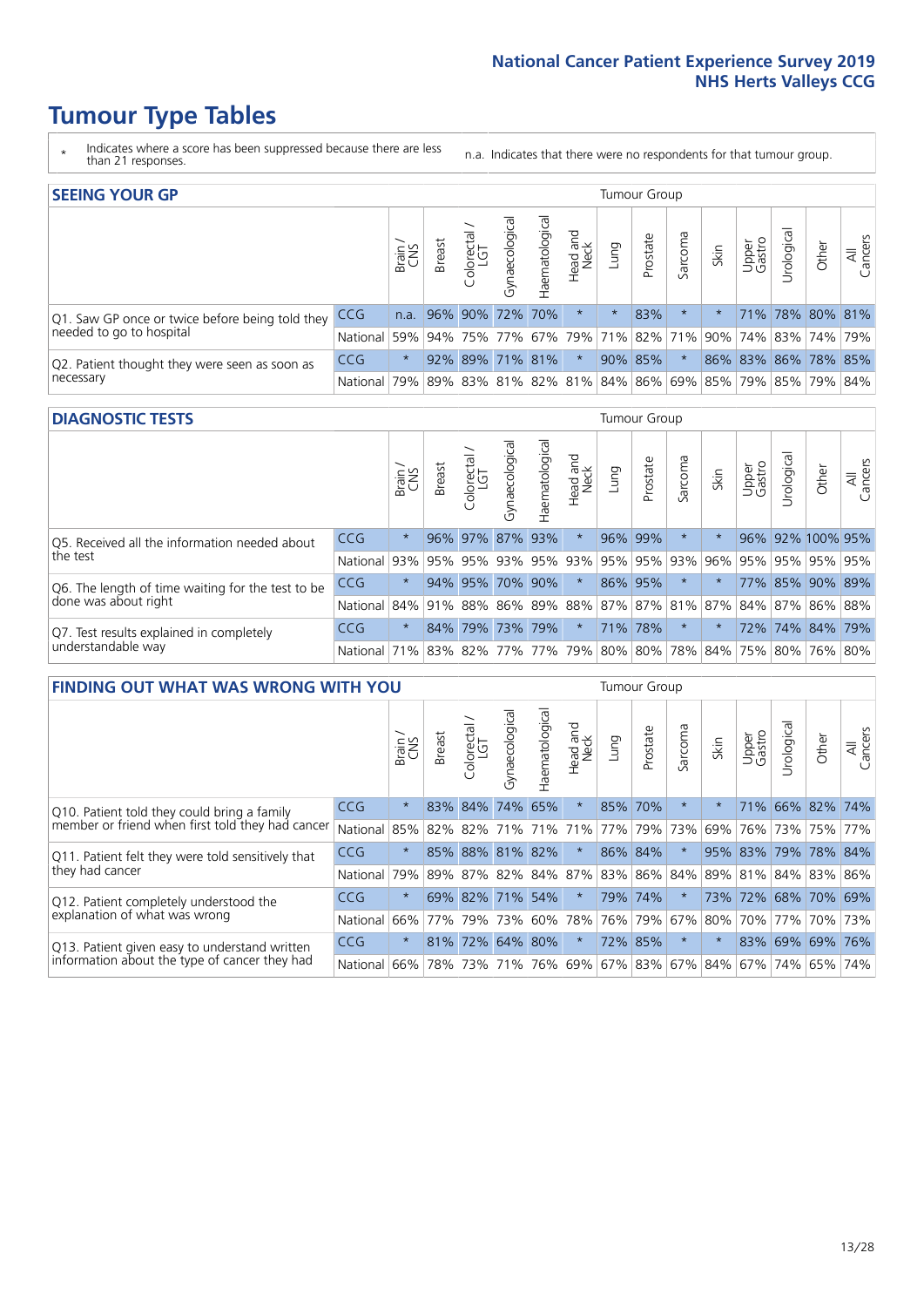\* Indicates where a score has been suppressed because there are less than 21 responses.

n.a. Indicates that there were no respondents for that tumour group.

| <b>DECIDING THE BEST TREATMENT FOR YOU</b>         |            |         |               |            |                 |                |                         |      | <b>Tumour Group</b> |                                 |         |                       |            |                 |                |
|----------------------------------------------------|------------|---------|---------------|------------|-----------------|----------------|-------------------------|------|---------------------|---------------------------------|---------|-----------------------|------------|-----------------|----------------|
|                                                    |            | Brain   | <b>Breast</b> | Colorectal | Gynaecological  | Haematological | aad and<br>Neck<br>Head | Lung | Prostate            | Sarcoma                         | Skin    | Upper<br>Gastro       | Jrological | Other           | All<br>Cancers |
| Q14. Patient felt that treatment options were      | <b>CCG</b> | $\star$ | 84%           | 83%        | 92%             | 87%            | $\star$                 |      | 81% 74%             | $\star$                         |         | 81%                   |            | 67% 76% 81%     |                |
| completely explained                               | National   | 85%     | 85%           | 85%        |                 | 85% 82%        | 87%                     |      | 84% 83%             | 83%                             | 89%     | 81%                   |            | 83% 79% 83%     |                |
| Q15. Patient felt possible side effects were       | <b>CCG</b> | $\star$ |               | 68% 80%    |                 | 53% 71%        | $\star$                 |      | 72% 67%             | $\star$                         |         | 69%                   |            | 56% 74% 69%     |                |
| definitely explained in an understandable way      | National   | 69%     | 74%           | 76%        |                 | 75% 69%        | 73%                     |      | 74% 73%             | 73%                             | 77%     | 72%                   | 71%        | 70%             | 73%            |
| Q16. Patient definitely given practical advice and | CCG        | $\star$ |               |            | 72% 69% 54% 67% |                | $\star$                 |      | 63% 61%             | $\star$                         | $\star$ |                       |            | 63% 62% 81% 67% |                |
| support in dealing with side effects of treatment  | National   | 63%     | 70%           | 70%        |                 | 69% 65%        | 70%                     |      | 69% 65%             | 66%                             | 71%     |                       |            | 66% 63% 64% 67% |                |
| Q17. Patient definitely told about side effects    | CCG        | $\star$ |               |            | 48% 57% 46% 51% |                | $\ast$                  |      | 50% 54%             | $\star$                         | $\star$ | 48%                   |            | 50% 54% 51%     |                |
| that could affect them in the future               | National   | 62%     | 57%           | 59%        |                 | 56% 51%        | 64%                     |      | 56% 66%             | 54%                             | 66%     | 53%                   |            | 56% 52%         | 57%            |
| Q18. Patient definitely involved as much as they   | <b>CCG</b> | $\star$ |               | 83% 83%    | 70% 81%         |                | $\star$                 |      | 86% 81%             | $\ast$                          | 77%     | 73%   79%   80%   80% |            |                 |                |
| wanted in decisions about care and treatment       | National   | 79%     |               |            |                 |                |                         |      |                     | 81% 83% 81% 80% 81% 81% 84% 81% | 87%     | 79%                   |            | 79% 78% 81%     |                |

#### **CLINICAL NURSE SPECIALIST (CNS)** Tumour Group

|                                             |            | Brain    | Breast                                      | olorectal<br>LGT<br>U | त्त<br>aecologic<br>Š | ক<br>aematologic<br>工 | Head and<br>Neck | Lung     | Prostate | Sarcoma | Skin   | Upper<br>Gastro | σ<br>rologica | Other                                 | All<br>ancers<br>$\cup$ |
|---------------------------------------------|------------|----------|---------------------------------------------|-----------------------|-----------------------|-----------------------|------------------|----------|----------|---------|--------|-----------------|---------------|---------------------------------------|-------------------------|
| Q19. Patient given the name of a CNS who    | <b>CCG</b> | $^\star$ |                                             |                       | 98% 90% 94%           | 94%                   | $\ast$           | 100% 92% |          |         |        | 90% 93%         |               | 89% 100% 94%                          |                         |
| would support them through their treatment  | National   | 95%      |                                             |                       | 95%   92%   95%       |                       |                  |          |          |         |        |                 |               | 92% 91% 94% 91% 91% 91% 93% 85% 89% 9 | 92%                     |
| Q20. Patient found it very or quite easy to | <b>CCG</b> | $\star$  |                                             |                       | 74% 91% 84% 85%       |                       | $\star$          | 80% 75%  |          | $\ast$  | $\ast$ |                 |               | 89% 87% 83% 82%                       |                         |
| contact their CNS                           | National   |          | 86% 84% 88% 85% 87% 86% 86% 80% 86% 90% 85% |                       |                       |                       |                  |          |          |         |        |                 |               | 83% 83%                               | 85%                     |
| Q21. Patient got understandable answers to  | CCG        | $\star$  | 83%                                         | 92%                   | 83%                   | 85%                   | $\star$          |          | 78% 85%  | $\star$ |        | 89%             |               | 89% 92%                               | 86%                     |
| important questions all or most of the time | National I |          | 82%   87%   89%                             |                       | 86%                   |                       |                  |          |          |         |        |                 |               | 89% 88% 86% 87% 87% 93% 86% 87% 86%   | 87%                     |

| <b>SUPPORT FOR PEOPLE WITH CANCER</b>                                                             |            |         |               |            |                |                |                         |          | Tumour Group |                          |         |                 |            |         |                |
|---------------------------------------------------------------------------------------------------|------------|---------|---------------|------------|----------------|----------------|-------------------------|----------|--------------|--------------------------|---------|-----------------|------------|---------|----------------|
|                                                                                                   |            | Brain   | <b>Breast</b> | Colorectal | Gynaecological | Haematological | ead and<br>Neck<br>Head | Lung     | Prostate     | arcoma<br>$\overline{2}$ | Skin    | Upper<br>Gastro | Jrological | Other   | All<br>Cancers |
| Q22. Hospital staff gave information about<br>support or self-help groups for people with         | <b>CCG</b> | $\star$ | 98%           | 91%        | 85%            | 89%            | $\ast$                  | 88%      | 90%          | $^\star$                 |         | 77%             | 94%        | 86%     | 90%            |
| cancer                                                                                            | National   | 92%     | 92%           | 88%        | 87%            | 86%            | 88%                     | 87%      | 91%          | 86%                      | 90%     | 88%             | 81%        | 83%     | 88%            |
| Q23. Hospital staff discussed or gave information<br>about the impact cancer could have on day to | CCG.       | $\star$ | 90%           | 86%        | 81%            | 89%            | $\star$                 | $\star$  | 93%          | $\star$                  | $\star$ | $\star$         | 77%        |         | 86% 87%        |
| day activities                                                                                    | National   | 84%     | 86%           | 85%        | 82%            | 84%            | 84%                     | 83%      | 88%          | 81%                      | 86%     | 83%             |            | 78% 79% | 84%            |
| Q24. Hospital staff gave information on getting                                                   | CCG        | $\star$ | 87%           | 70%        | $\star$        | 83%            | $\star$                 |          | 68% 63%      | $\star$                  | $\star$ | $\star$         |            | 65% 55% | 172%           |
| financial help or possible benefits                                                               | National   | 78%     | 68%           | 61%        | 66%            | 61%            | 67%                     |          | 72% 55%      | 64%                      | 60%     | 64%             | 47%        | 59%     | 63%            |
| Q25. Hospital staff told patient they could get                                                   | CCG        | $\star$ | 91%           | 89%        | $\star$        | 91%            | $\star$                 | $^\star$ | 86%          | $\star$                  | $\star$ | $\star$         |            | 64% 89% | 87%            |
| free prescriptions                                                                                | National   | 82%     |               | 81% 83%    | 79%            |                | 87% 84% 86% 80%         |          |              | 78%                      | 71%     | 84%             |            | 73% 81% | 82%            |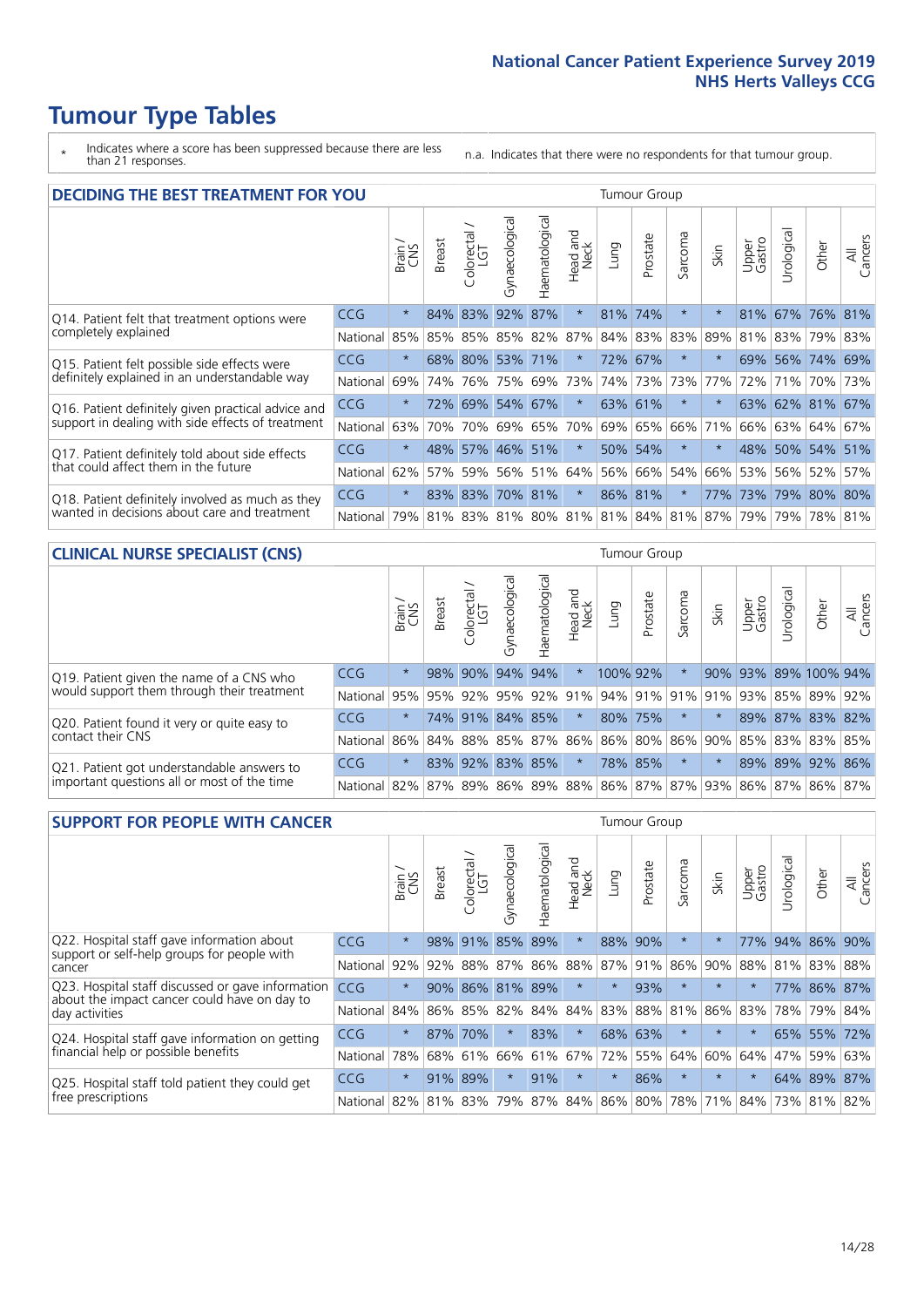- \* Indicates where a score has been suppressed because there are less than 21 responses.
- n.a. Indicates that there were no respondents for that tumour group.

| <b>OPERATIONS</b>                                                                           |            |              |               |                   |                |                |                  |             | Tumour Group            |         |         |                 |            |             |                |  |  |
|---------------------------------------------------------------------------------------------|------------|--------------|---------------|-------------------|----------------|----------------|------------------|-------------|-------------------------|---------|---------|-----------------|------------|-------------|----------------|--|--|
|                                                                                             |            | Brain<br>CNS | <b>Breast</b> | Colorectal<br>LGT | Gynaecological | Haematological | Head and<br>Neck | <b>Dung</b> | Prostate                | Sarcoma | Skin    | Upper<br>Gastro | Irological | Other       | All<br>Cancers |  |  |
| Q27. Beforehand, patient had all the information                                            | CCG        | $\star$      |               | 96% 95%           | 92%            | $\star$        | $\star$          | $\star$     | 100%                    |         | $\star$ | $\star$         |            | 89% 88% 94% |                |  |  |
| needed about the operation                                                                  | National   | 96%          |               | 97% 96% 96%       |                |                |                  |             | 94% 96% 95% 97% 95% 96% |         |         | 96%             |            | 95% 95% 96% |                |  |  |
| Q28. Afterwards, staff completely explained how<br>operation had gone in understandable way | <b>CCG</b> | $\star$      |               | 77% 86%           | 54%            | $\star$        | $\star$          | $\star$     | 62%                     |         | $\star$ | $\star$         |            | 66% 78% 73% |                |  |  |
|                                                                                             | National   | 76%          |               | 79% 83%           | 79%            |                | 78% 79%          |             | 79% 78% 80% 82%         |         |         | 79%             |            | 76% 77%     | 79%            |  |  |

#### **HOSPITAL CARE AS AN INPATIENT** Tumour Group

|                                                                                                   |          | Brain   | <b>Breast</b> | $\frac{\text{Colored}}{\text{LGT}}$ | Gynaecological | Haematological          | Head and<br>Neck | Lung    | Prostate | Sarcoma | Skin    | Upper<br>Gastro | Urological | Other       | Cancers<br>$\overline{\overline{z}}$ |
|---------------------------------------------------------------------------------------------------|----------|---------|---------------|-------------------------------------|----------------|-------------------------|------------------|---------|----------|---------|---------|-----------------|------------|-------------|--------------------------------------|
| Q30. Hospital staff didn't talk in front of patient                                               | CCG      | $\star$ | 93%           | 79%                                 | 67%            | 82%                     | $\star$          | $\star$ | 94%      | $\star$ | $\star$ | $\star$         |            | 75% 86% 84% |                                      |
| as if patient wasn't there                                                                        | National | 81%     | $86\%$        | 81%                                 | 83%            | 84% 83% 81%             |                  |         | 88%      | 86%     | 86%     | 81%             | 83%        | 82%         | 84%                                  |
| 031. Patient had confidence and trust in all<br>doctors treating them                             | CCG      | $\star$ | 84%           |                                     | 90% 71% 89%    |                         | $\star$          | $\star$ | 92%      | $\star$ | $\star$ |                 |            | 84% 76%     | 84%                                  |
|                                                                                                   | National | 82%     | 83%           | 85%                                 | 83%            | 82%                     | 87%              | 83%     | 89%      | 86%     | 85%     | 81%             | 85%        | 80%         | 84%                                  |
| Q32. Patient's family or someone close definitely                                                 | CCG      | $\star$ |               | 62% 85% 67%                         |                | 77%                     | $\star$          | $\star$ | 76%      | $\star$ | $\star$ | $\star$         |            | 86% 70% 74% |                                      |
| felt able to talk to a doctor                                                                     | National | 67%     | 72%           | 73%                                 | 72%            | 74%                     | 75%              | 74%     | 72%      | 71%     | 74%     | 73%             | 71%        | 69%         | 72%                                  |
| Q33. Patient had confidence and trust in all the                                                  | CCG      | $\star$ | 68%           | 77%                                 |                | 58% 73%                 | $\star$          | $\star$ | 87%      | $\star$ | $\star$ |                 |            | 74% 72%     | 72%                                  |
| ward nurses treating them                                                                         | National | 72%     | 73%           | 72%                                 |                | 71% 77%                 |                  | 75% 77% | 79%      | 74%     | 75%     | 73%             | 77%        | 69%         | 74%                                  |
| Q34. Patient thought there were always or nearly<br>always enough nurses on duty to care for them | CCG      | $\star$ | 77%           | 67%                                 | 67%            | 66%                     | $\star$          | $\star$ | 78%      | $\star$ | $\star$ | $\star$         |            | 66% 45% 70% |                                      |
|                                                                                                   | National | 68%     | 64%           | 62%                                 | 63%            | 63%                     | 65% 68%          |         | 72%      | 65%     |         | 70% 65%         | 66%        | 60% 64%     |                                      |
| Q35. All hospital staff asked patient what name                                                   | CCG      | $\star$ |               | 69% 82%                             | 58% 72%        |                         | $\star$          | $\star$ | 71%      | $\star$ | $\star$ | $\star$         |            | 75% 62% 71% |                                      |
| they prefer to be called by                                                                       | National | 68%     | 62%           | 74%                                 | 65%            | 72%                     | 71%              | 76%     | 72%      | 74%     | 70%     | 78%             | 76%        | 69%         | 71%                                  |
| Q36. Patient always given enough privacy when                                                     | CCG      | $\star$ | 88%           | 87%                                 |                | 65% 89%                 | $\star$          | $\star$ | 86%      | $\star$ | $\star$ |                 |            | 81% 83% 84% |                                      |
| discussing condition or treatment                                                                 | National | 78%     |               | 84% 85%                             | 81%            | 86% 87% 84%             |                  |         | 88%      | 84%     | 84%     | 84%             |            | 85% 82% 85% |                                      |
| Q37. Patient definitely found hospital staff to                                                   | CCG      | $\star$ | 47%           | 72%                                 | $\star$        | 50%                     | $\star$          | $\star$ | 44%      | $\star$ | $\star$ | $\star$         | 45%        | $\star$     | 51%                                  |
| discuss worries or fears during their inpatient visit                                             | National | 45%     |               | 51% 55%                             | 51%            | 56%                     |                  | 52% 49% | 53%      | 54%     |         | 51% 53%         | 49%        | 46%         | 52%                                  |
| Q38. Hospital staff definitely did everything they                                                | CCG      | $\star$ |               | 88% 83% 75% 84%                     |                |                         | $\star$          | $\star$ | 89%      | $\star$ | $\star$ | $\star$         |            | 93% 87% 86% |                                      |
| could to help control pain                                                                        | National | 85%     | 83%           | 84%                                 |                | 82% 82% 80%             |                  | 84%     | 85%      | 83%     | 85%     | 82%             |            | 81% 82% 83% |                                      |
| Q39. Patient always felt they were treated with                                                   | CCG      | $\star$ | 93%           |                                     | 90% 88% 86%    |                         | $\star$          | $\star$ | 92%      | $\star$ | $\star$ |                 |            | 81% 83% 89% |                                      |
| respect and dignity while in hospital                                                             | National | 85%     | 87%           | 87%                                 | 85%            | 89% 87%                 |                  | 88%     | 91%      | 89%     | 89%     | 88%             | 90%        | 86%         | 88%                                  |
| Q40. Patient given clear written information<br>about what should or should not do after leaving  | CCG      | $\star$ |               | 93% 91% 83% 90%                     |                |                         | $\star$          | $\star$ | 90%      | $\star$ | $\star$ | $\star$         |            | 90% 85% 88% |                                      |
| hospital                                                                                          | National | 80%     | 89%           | 86%                                 | 86%            | 83%                     |                  | 87% 82% | 91%      | 85%     | 90%     | 82%             | 87%        | 83% 86%     |                                      |
| Q41. Hospital staff told patient who to contact<br>if worried about condition or treatment after  | CCG      | $\star$ | 95%           |                                     |                | 95% 91% 100%            | $\star$          | $\star$ | 94%      | $\star$ | $\star$ | $\star$         |            | 93% 88%     | 93%                                  |
| leaving hospital                                                                                  | National | 94%     |               |                                     |                | 95% 95% 93% 96% 93% 92% |                  |         |          |         |         | 96% 94% 95% 92% |            | 92% 93% 94% |                                      |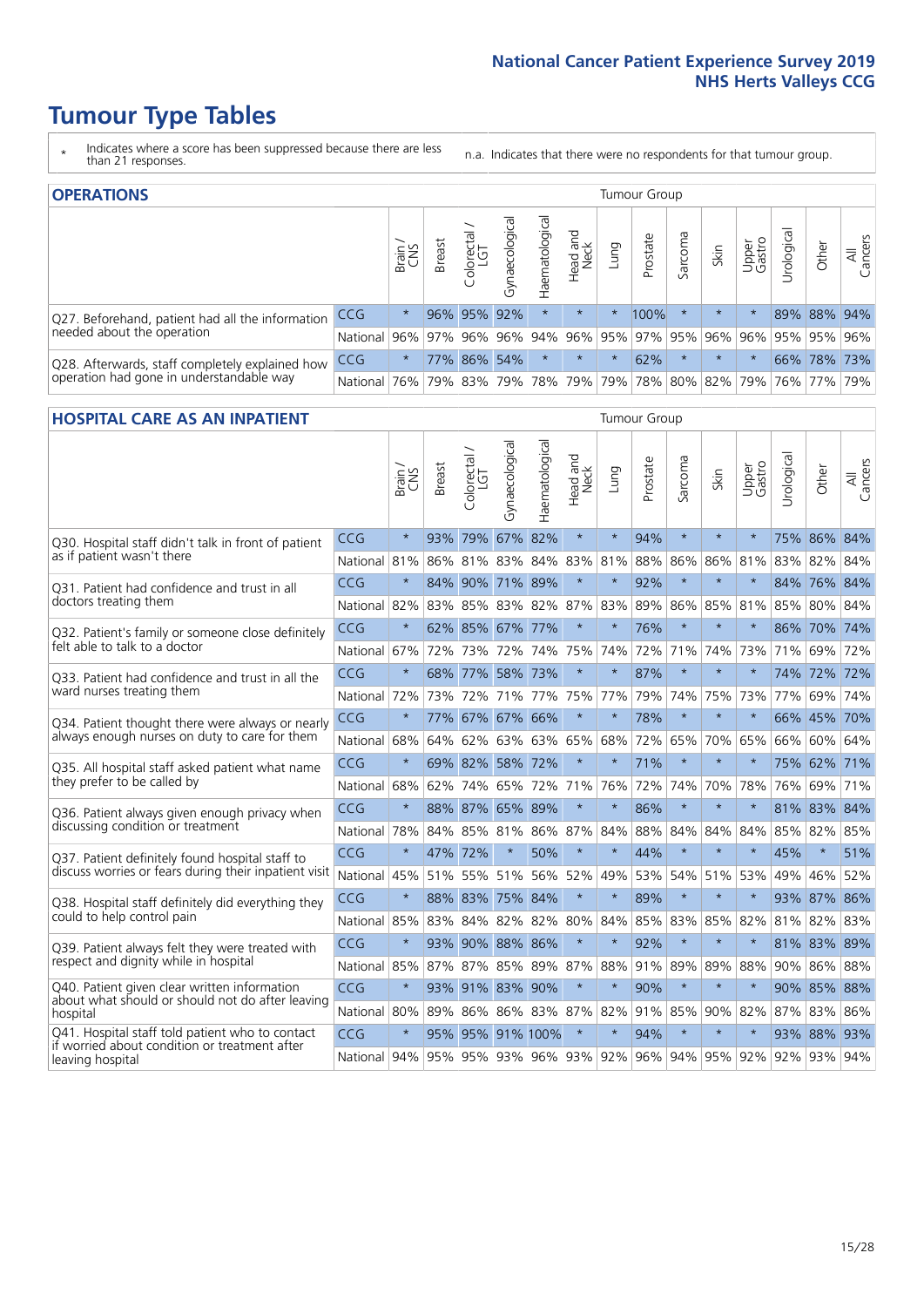- \* Indicates where a score has been suppressed because there are less than 21 responses.
- n.a. Indicates that there were no respondents for that tumour group.

| <b>HOSPITAL CARE AS A DAY PATIENT / OUTPATIENT</b><br>Tumour Group                                                    |            |         |               |                 |                |                |                         |          |          |                          |         |                 |            |                    |                |
|-----------------------------------------------------------------------------------------------------------------------|------------|---------|---------------|-----------------|----------------|----------------|-------------------------|----------|----------|--------------------------|---------|-----------------|------------|--------------------|----------------|
|                                                                                                                       |            | Brain   | <b>Breast</b> | ╮<br>Colorectal | Gynaecological | Haematological | ead and<br>Neck<br>Head | Lung     | Prostate | arcoma<br>$\overline{2}$ | Skin    | Upper<br>Gastro | Urological | Other              | All<br>Cancers |
| Q43. Patient definitely found hospital staff to                                                                       | CCG        | $\star$ | 67%           | 68%             | 50%            | 68%            | $\star$                 | $\star$  | 64%      | $\star$                  | $\star$ | $\star$         | 68%        | 78%                | 66%            |
| discuss worries or fears during their outpatient or<br>day case visit                                                 | National   | 66%     | 68%           | 73%             | 70%            | 73%            | 72%                     | 70%      | 74%      | 72%                      | 72%     | 71%             | 67%        | 68%                | 71%            |
| Q44. Cancer doctor had the right documents at<br>patient's last outpatient appointment                                | CCG        | $\star$ | 95%           | 100% 97%        |                | 97%            | $\star$                 | 100% 94% |          | $\star$                  |         |                 |            | 100% 100% 100% 97% |                |
|                                                                                                                       | National   | 94%     | 96%           | 96%             | 96%            | 97%            | 96%                     | 96%      | 96%      | 96%                      | 96%     | 94%             | 96% 95%    |                    | 96%            |
| Q46. Beforehand patient completely had                                                                                | <b>CCG</b> | $\star$ | 86%           | $\star$         | $\star$        | $\star$        | $\star$                 | $\star$  | 88%      | $\star$                  | $\star$ | $\star$         | $\star$    | $\ast$             | 82%            |
| all information needed about radiotherapy<br>treatment                                                                | National   | 91%     | 88%           | 83%             | 88%            | 84%            | 86%                     | 86%      | 88%      | 88%                      | 84%     | 86%             | 83%        | 84%                | 86%            |
| Q47. Patient completely given understandable                                                                          | <b>CCG</b> | $\star$ | 46%           | $\star$         |                |                | $\star$                 | $\star$  | 55%      | $\star$                  | n.a.    | $\star$         |            | $\star$            | 51%            |
| information about whether radiotherapy was<br>working                                                                 | National   | 56%     | 60%           | 57%             | 61%            | 62%            | 63%                     | 59%      | 60%      | 67%                      | 57%     | 52%             | 59%        | 59%                | 60%            |
| Q49. Beforehand patient completely had all                                                                            | <b>CCG</b> | $\star$ | 70%           | 79%             | 73%            | 79%            | $\star$                 | $\star$  | 90%      | n.a.                     |         |                 | 71%        | 94%                | 79%            |
| information needed about chemotherapy<br>treatment                                                                    | National   | 80%     | 82%           | 86%             |                | 87% 85%        | 79%                     | 84%      | 86%      | 86%                      | 90%     | 84%             | 85%        | 85%                | 84%            |
| Q50. Patient given enough information about<br>whether chemotherapy was working in a<br>completely understandable way | CCG        | $\star$ | 57%           | 56%             | 71%            | 72%            | $\star$                 | $\star$  | 75%      | n.a.                     | $\star$ | $\star$         | 68%        | 73%                | 65%            |
|                                                                                                                       | National   | 54%     | 62%           | 64%             | 68%            | 75%            | 57%                     | 67%      | 66%      | 71%                      | 79%     | 61%             | 68%        | 69%                | 68%            |

#### **HOME CARE AND SUPPORT** Tumour Group

|                                                                                                                   |            | Brain<br>CNS | <b>Breast</b> | Colorectal | $\overline{\sigma}$<br>Gynaecologic | Haematological | ad and<br>Neck<br>Head | Lung    | Prostate | Sarcoma  | Skin    | Upper<br>Gastro | Urological | Other   | All<br>Cancers |
|-------------------------------------------------------------------------------------------------------------------|------------|--------------|---------------|------------|-------------------------------------|----------------|------------------------|---------|----------|----------|---------|-----------------|------------|---------|----------------|
| Q51. Hospital staff definitely gave family or<br>someone close all the information needed to<br>help care at home | <b>CCG</b> | $\star$      | 63%           | 61%        |                                     | 46% 73%        | $\star$                |         | 52% 67%  | $^\star$ |         | 64%             | 60%        | 53%     | 61%            |
|                                                                                                                   | National   | 58%          |               | 58% 63%    | 57%                                 | 62%            | 67%                    | 59%     | 61%      |          | 62% 65% | 60%             | 59%        | 55%     | 60%            |
| Q52. Patient definitely given enough support                                                                      | <b>CCG</b> | $\star$      |               | 61% 47%    | $\star$                             | 51%            | $\star$                | $\star$ | 38%      | $\star$  | $\star$ | $\star$         | $\star$    | 46% 48% |                |
| from health or social services during treatment                                                                   | National   | 42%          | 52%           | 60%        |                                     | 45% 51%        | 59%                    | 50%     | 48%      |          | 53% 57% | 54%             | 48% 51%    |         | 52%            |
| Q53. Patient definitely given enough support<br>from health or social services after treatment                    | <b>CCG</b> | $\star$      |               | 58% 52%    | $\star$                             | 63%            | $\star$                | $\star$ | 35%      |          | $\star$ | $\star$         | $\star$    | $\star$ | 44%            |
|                                                                                                                   | National   | 39%          |               | 41% 53%    | 39%                                 | 43%            | 56%                    | 40%     | 46%      |          | 48% 59% | 47%             | 44%        | 44%     | 45%            |

| <b>CARE FROM YOUR GENERAL PRACTICE</b>                                                                     |              |         |               |                        |               |                 |                                               | <b>Tumour Group</b> |          |         |         |                 |                                                         |         |                |  |
|------------------------------------------------------------------------------------------------------------|--------------|---------|---------------|------------------------|---------------|-----------------|-----------------------------------------------|---------------------|----------|---------|---------|-----------------|---------------------------------------------------------|---------|----------------|--|
|                                                                                                            |              | Brain,  | <b>Breast</b> | ╮<br>Colorectal<br>LGT | Gynaecologica | Haematological  | Head and<br>Neck                              | Lung                | Prostate | Sarcoma | Skin    | Upper<br>Gastro | $\sigma$<br>Urologica                                   | Other   | All<br>Cancers |  |
| Q54. GP given enough information about                                                                     | CCG          | $\star$ |               |                        |               | 99% 98% 89% 96% | $\ast$                                        |                     | 96% 95%  | $\star$ |         |                 | 85% 100% 92% 96%                                        |         |                |  |
| patient's condition and treatment                                                                          | National 91% |         |               |                        |               |                 |                                               |                     |          |         |         |                 | 96% 95% 95% 96% 94% 94% 96% 94% 96% 93% 93% 95% 94% 95% |         |                |  |
| Q55. General practice staff definitely did<br>everything they could to support patient during<br>treatment | <b>CCG</b>   | $\star$ |               |                        |               | 66% 63% 46% 61% | $\star$                                       | $\star$             | 57%      | $\star$ | $\star$ |                 |                                                         | 47% 58% | 58%            |  |
|                                                                                                            | National 55% |         |               | 58% 59%                |               |                 | 56%   56%   59%   56%   64%   56%   65%   59% |                     |          |         |         |                 |                                                         | 59% 55% | 58%            |  |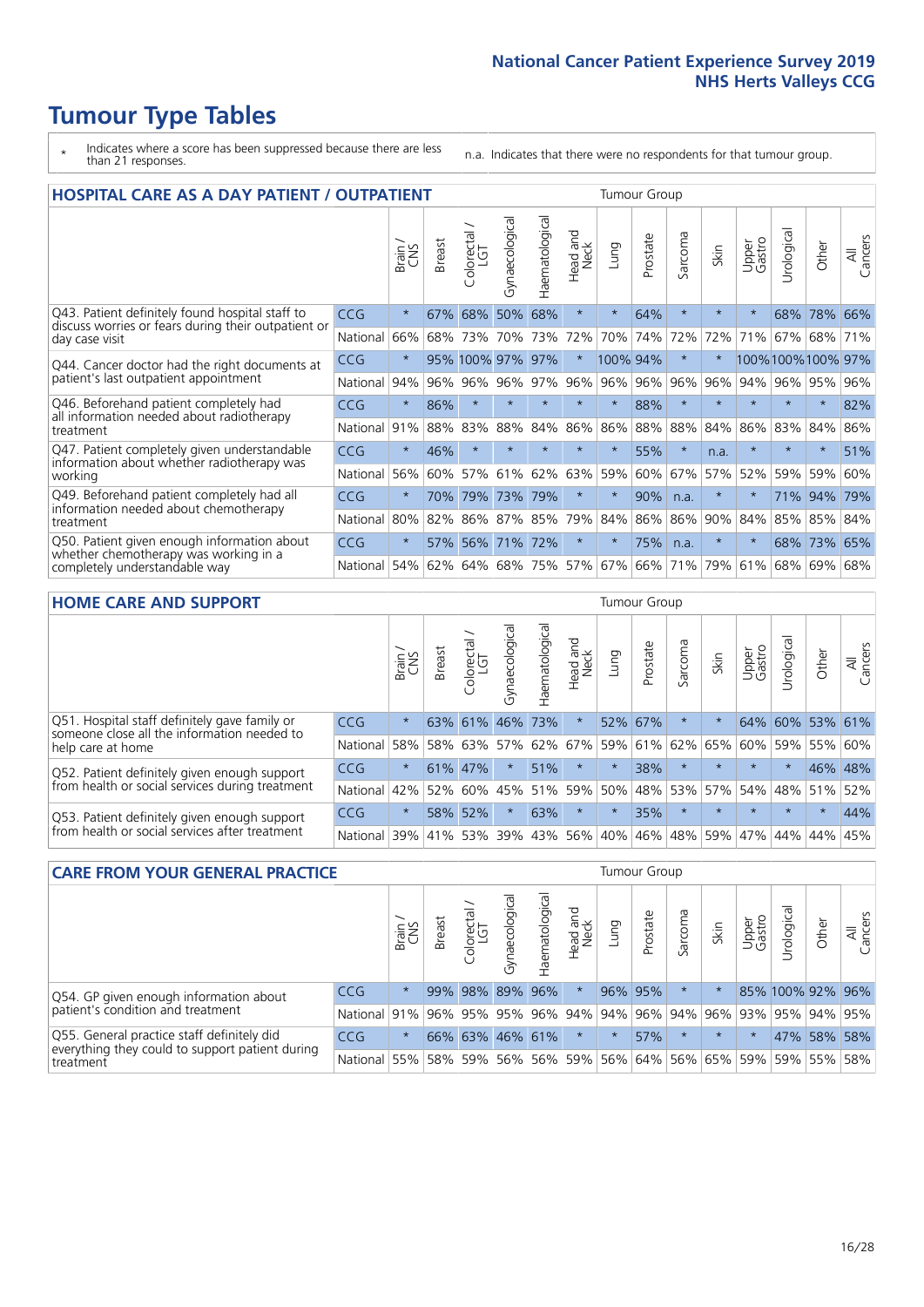- \* Indicates where a score has been suppressed because there are less than 21 responses.
- n.a. Indicates that there were no respondents for that tumour group.

#### **YOUR OVERALL NHS CARE** THE CONSTRUCTION OF THE THROUP GROUP TUMOUR GROUP

| I YON OVERALL NI IS CARL                                                                        |            |         |               |                             |                |                | anour oroup      |         |          |              |        |                 |                |         |                |
|-------------------------------------------------------------------------------------------------|------------|---------|---------------|-----------------------------|----------------|----------------|------------------|---------|----------|--------------|--------|-----------------|----------------|---------|----------------|
|                                                                                                 |            | Brain   | <b>Breast</b> | ╮<br>olorectal.<br>LGT<br>Û | Gynaecological | Haematological | Head and<br>Neck | Lung    | Prostate | arcoma<br>ιñ | Skin   | Upper<br>Gastro | लु<br>Urologia | Other   | All<br>Cancers |
| Q56. Different people treating and caring for                                                   | <b>CCG</b> | $\star$ | 73%           | 67%                         | 53%            | 81%            | $\star$          | 67%     | 67%      | $\ast$       | 73%    | 50%             | 63%            | 72%     | 69%            |
| patient always work well together to give best<br>possible care                                 | National   | 60%     |               | 73% 73%                     | 69%            | 75%            | 73%              |         | 73% 75%  | 70%          | 79%    | 69%             | 74%            | 68%     | 73%            |
| Q57. Patient given a care plan                                                                  | <b>CCG</b> | $\star$ |               | 37% 33%                     |                | 17% 40%        | $\star$          | 17% 35% |          | $\star$      | $\ast$ | 32% 33%         |                | 20% 33% |                |
|                                                                                                 | National   | 36%     | 41%           | 40%                         | 34%            | 36%            | 39%              | 36% 40% |          | 34%          | 44%    | 36%             | 33%            | 31%     | 38%            |
| Q58. Overall the administration of care was good                                                | <b>CCG</b> | $\star$ | 85%           | 84%                         | 79% 88%        |                | $\star$          | 93% 84% |          | $\ast$       | 86%    | 86%             | 79%            | 80% 84% |                |
| or very good                                                                                    | National   | 85%     |               | 90% 88%                     | 87% 91%        |                | 90%              |         | 90% 88%  | 88%          | 90%    | 86% 85%         |                | 87% 89% |                |
| Q59. Patient felt length of time for attending<br>clinics and appointments for cancer was about | <b>CCG</b> | $\star$ |               |                             | 55% 65% 31%    | 59%            | $\star$          | 46% 78% |          | $\star$      | 64%    | 55% 66% 57% 60% |                |         |                |
| right                                                                                           | National   | 58%     | 68%           | 73%                         | 66%            | 66%            | 71%              | 71%     | 76%      | 68%          | 73%    | 66%             | 75%            | 64%     | 69%            |
| Q60. Someone discussed with patient whether                                                     | <b>CCG</b> | $\star$ | 31%           | 41%                         | 56% 35%        |                | $\star$          | 17%     | 20%      | $\star$      | 14%    | 34%             | 23%            | 45%     | 32%            |
| they would like to take part in cancer research                                                 | National   | 42%     | $30\%$        | 32%                         | 31%            | 33%            | 21%              | 34% 31% |          | 36%          | 20%    | 36%             | 21%            | 32%     | 30%            |
| Q61. Patient's average rating of care scored from                                               | <b>CCG</b> | $\star$ | 8.8           | 8.6                         | 8.5            | 8.9            | $\star$          | 8.3     | 8.7      | $\star$      | 9.0    | 8.3             | 8.6            | 8.7     | 8.7            |
| very poor to very good                                                                          | National   | 8.6     | 8.9           | 8.8                         | 8.7            | 8.9            | 8.8              | 8.8     | 8.8      | 8.8          | 8.9    | 8.7             | 8.7            | 8.7     | 8.8            |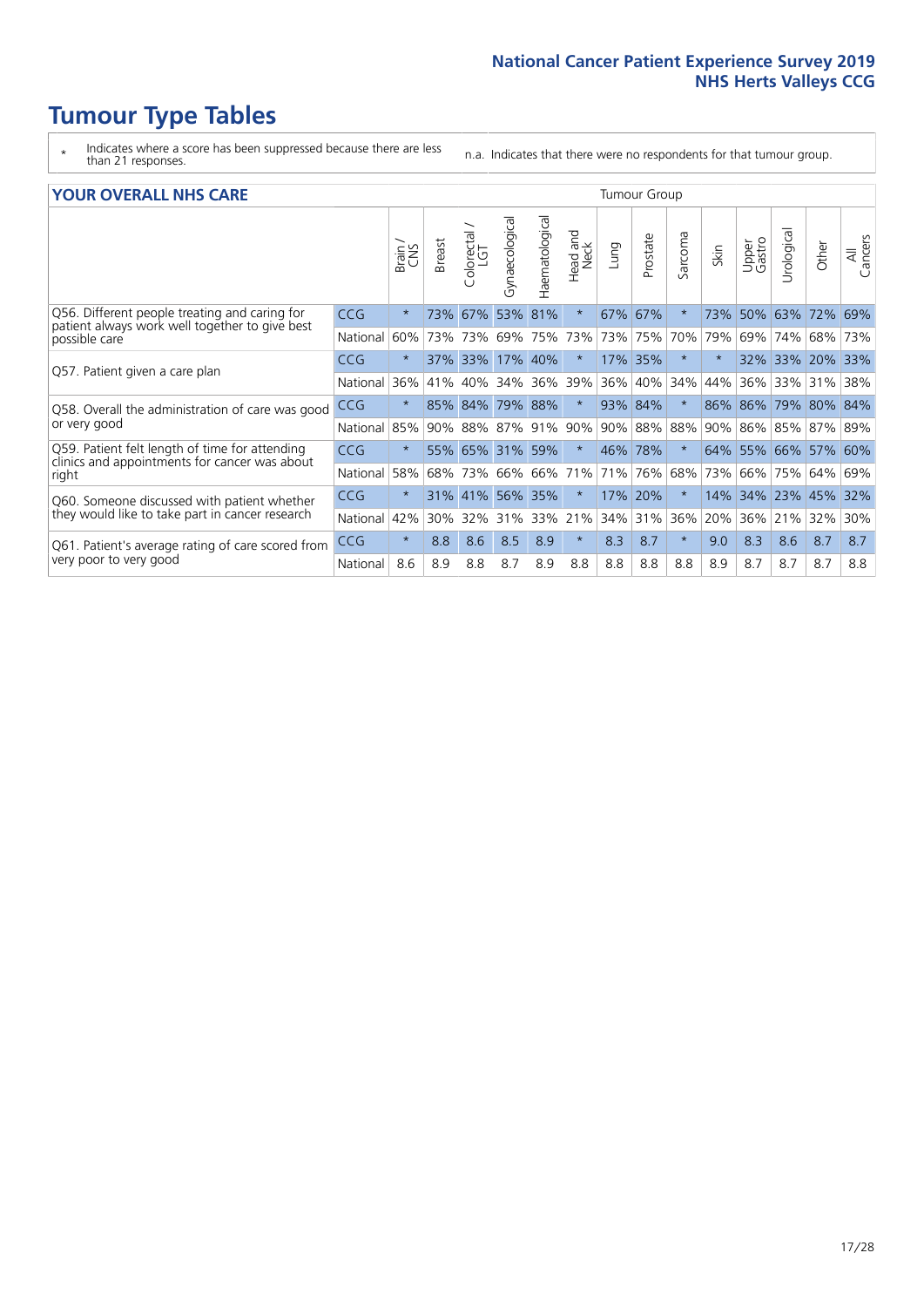### **Year on Year Charts**





#### **DIAGNOSTIC TESTS**





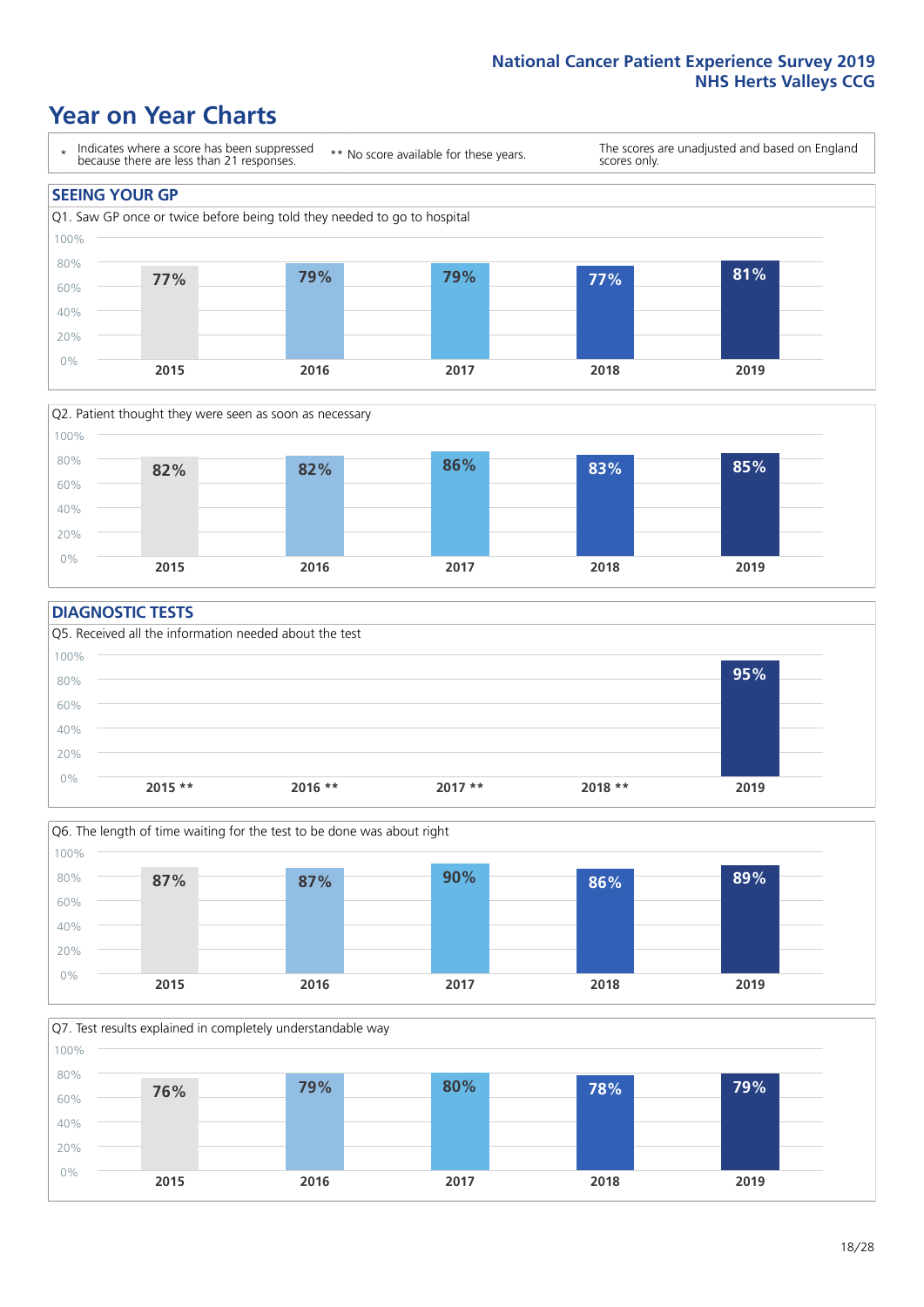### **Year on Year Charts**

\* Indicates where a score has been suppressed because there are less than 21 responses.

\*\* No score available for these years.

The scores are unadjusted and based on England scores only.









#### **DECIDING THE BEST TREATMENT FOR YOU**

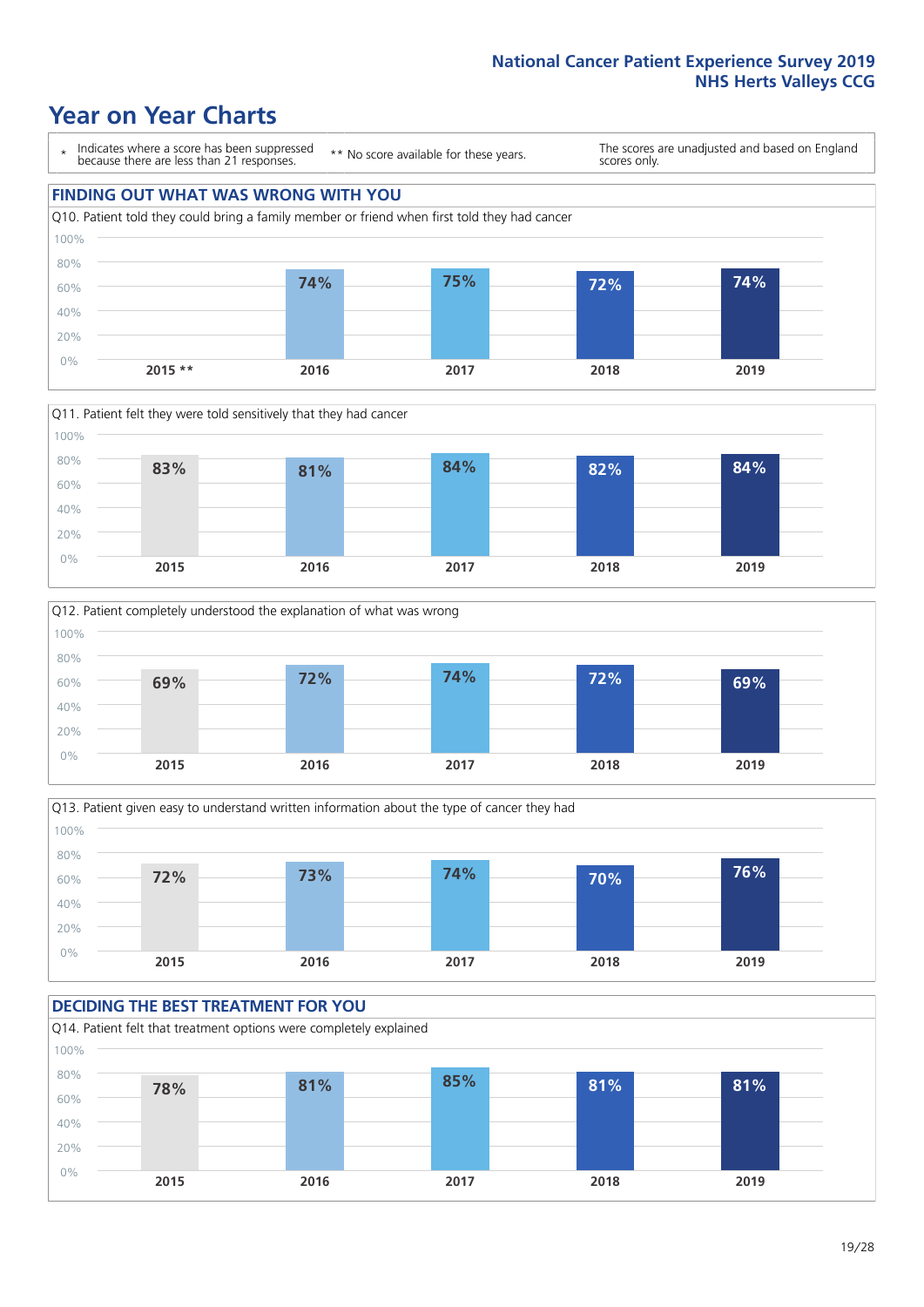### **Year on Year Charts**







Q18. Patient definitely involved as much as they wanted in decisions about care and treatment  $0%$ 20% 40% 60% 80% 100% **2015 \*\* 2016 \*\* 2017 \*\* 2018 \*\* 2019 80%**

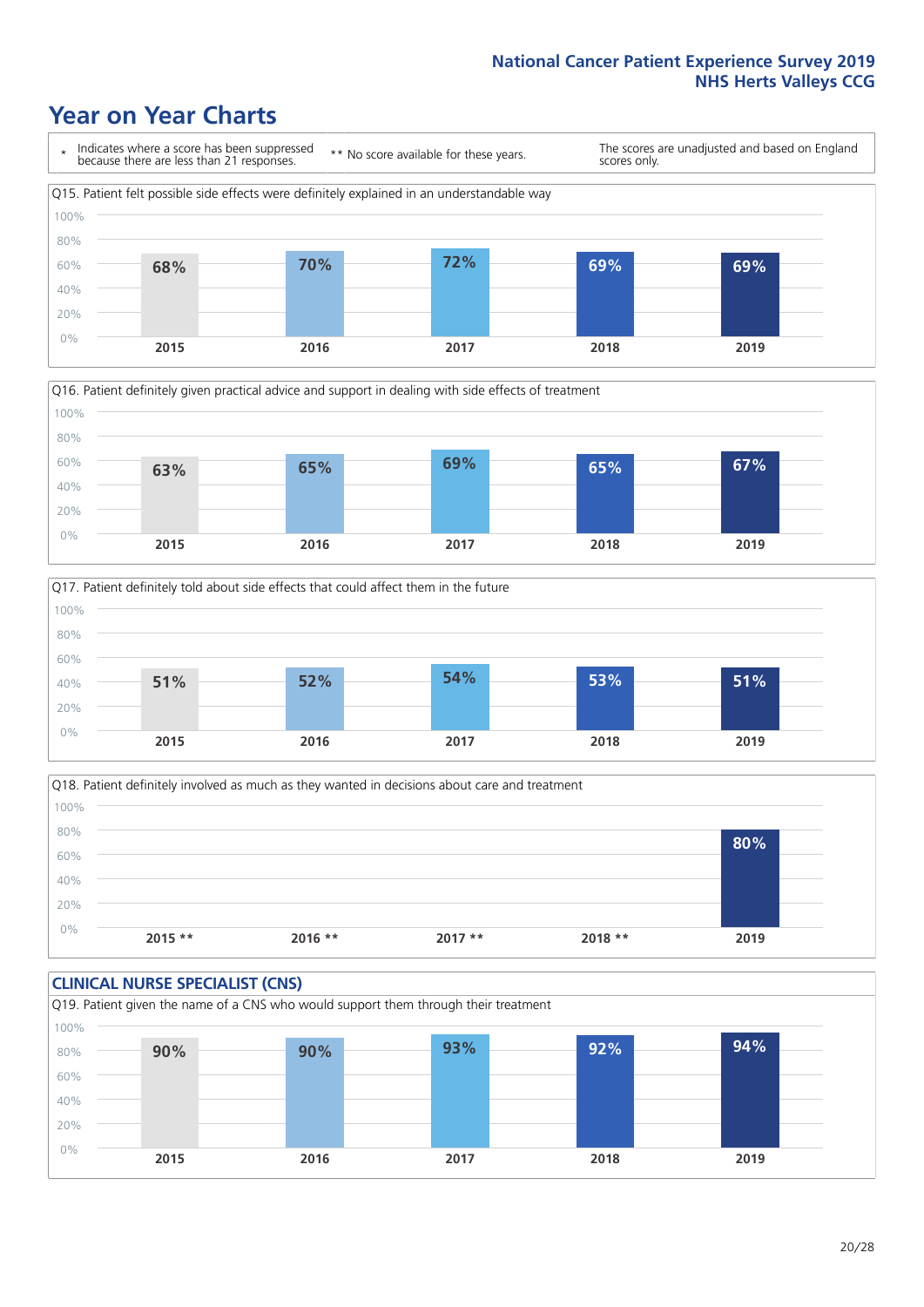### **Year on Year Charts**









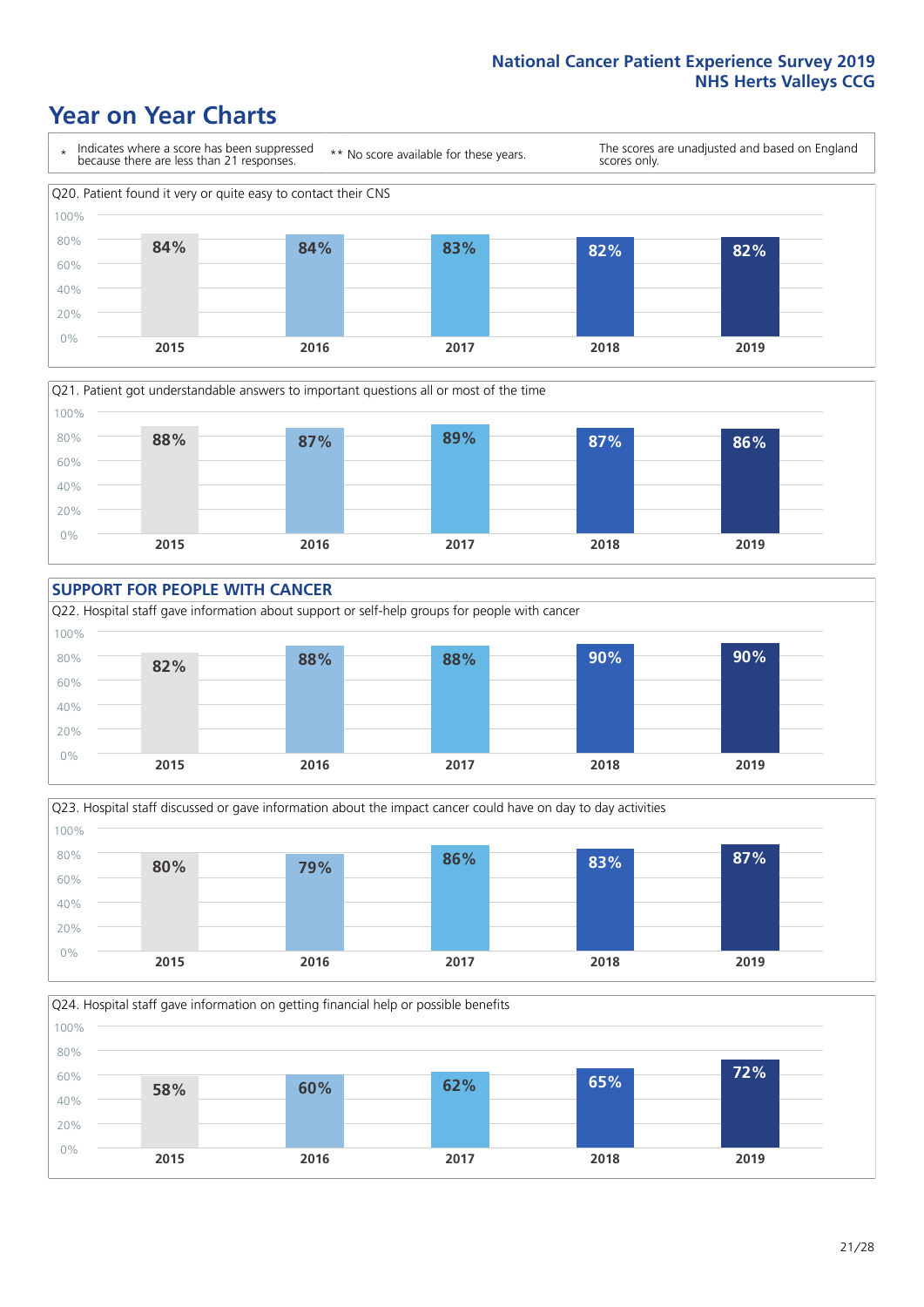### **Year on Year Charts**



#### **OPERATIONS**





#### **HOSPITAL CARE AS AN INPATIENT** Q30. Hospital staff didn't talk in front of patient as if patient wasn't there 0% 20% 40% 60% 80% 100% **2015 \*\* 2016 \*\* 2017 \*\* 2018 \*\* 2019 84%**

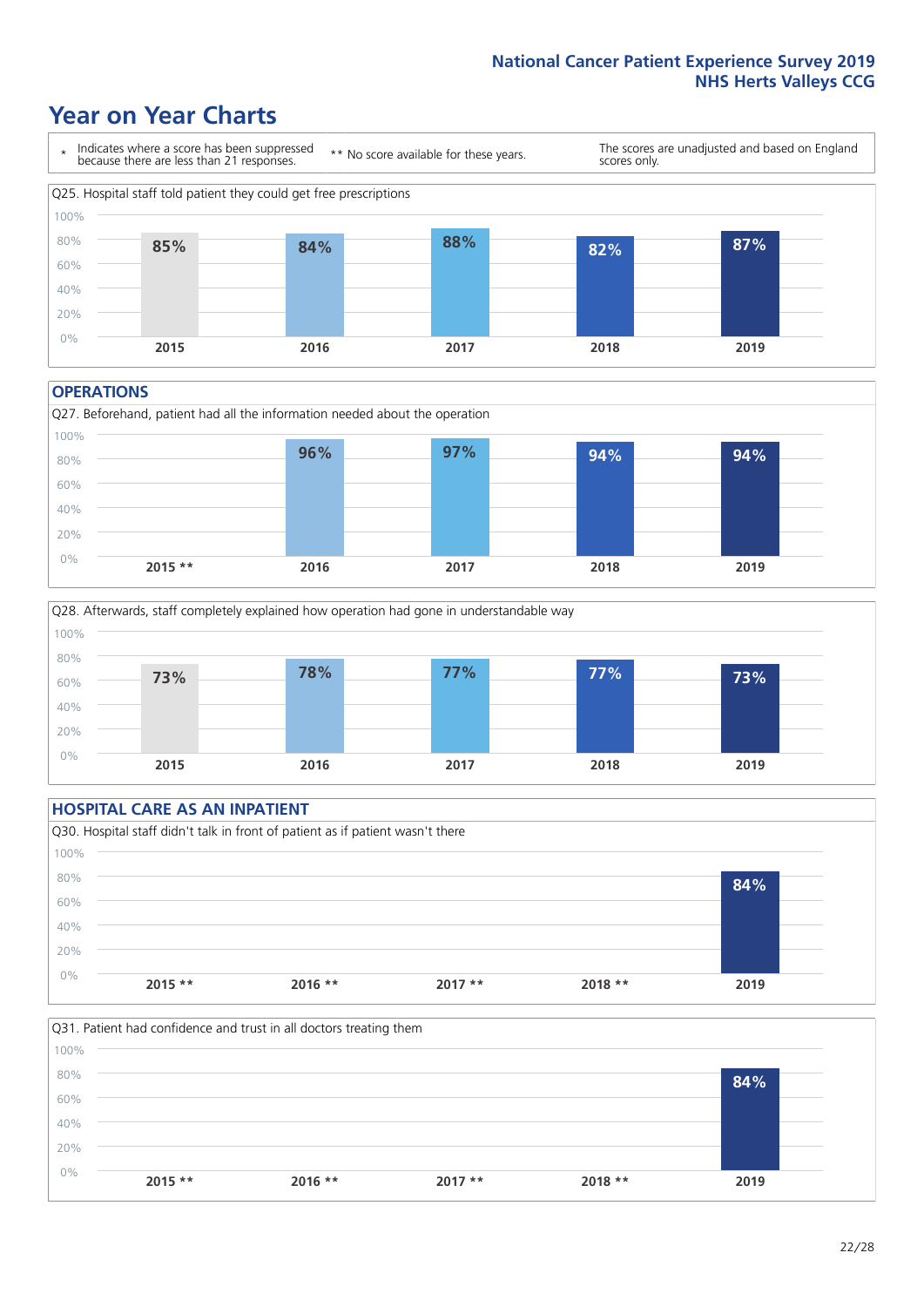### **Year on Year Charts**









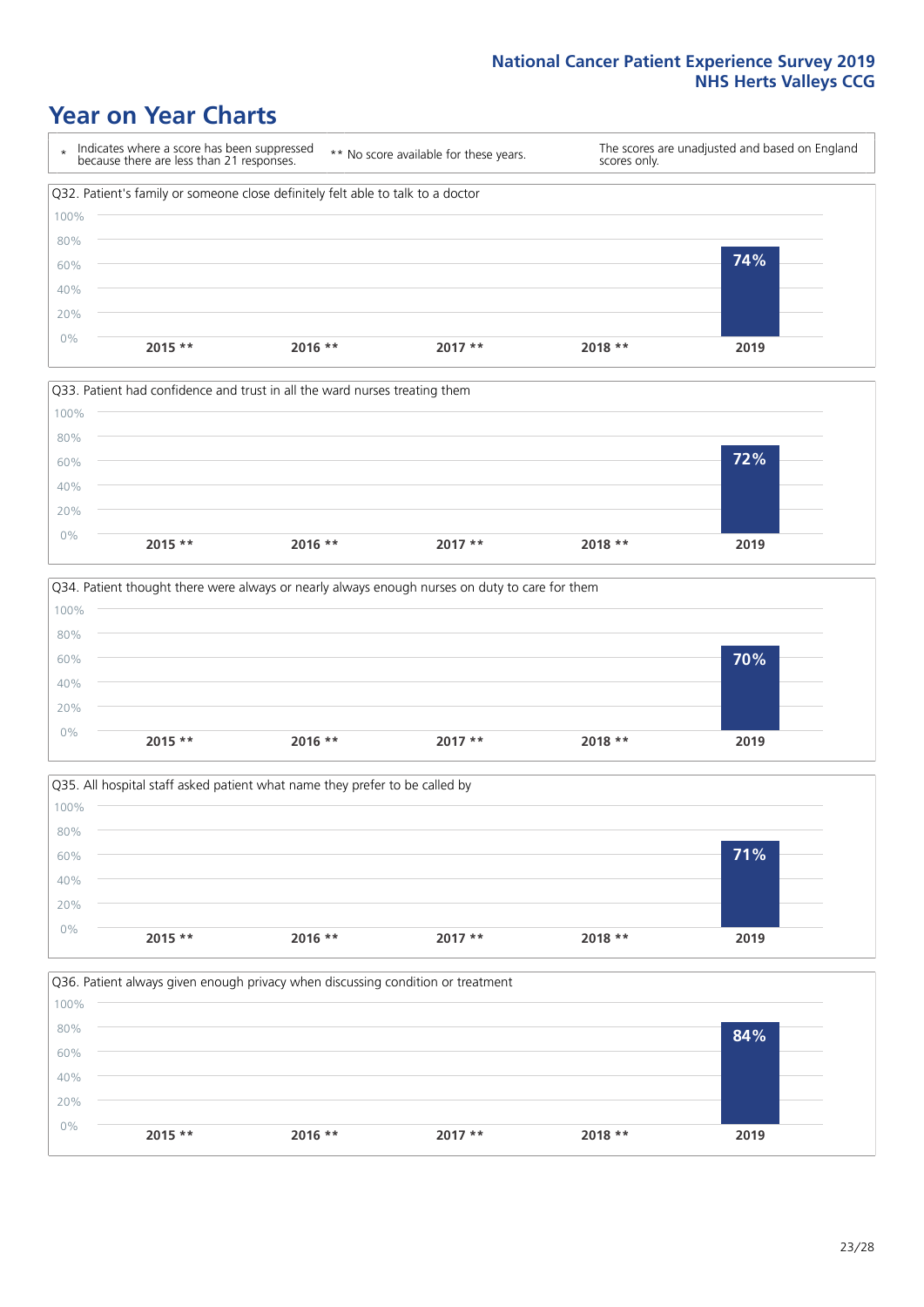### **Year on Year Charts**

\* Indicates where a score has been suppressed because there are less than 21 responses. \*\* No score available for these years. The scores are unadjusted and based on England scores only. Q37. Patient definitely found hospital staff to discuss worries or fears during their inpatient visit 0% 20% 40% 60% 80% 100% **2015 \*\* 2016 \*\* 2017 \*\* 2018 \*\* 2019 51%**







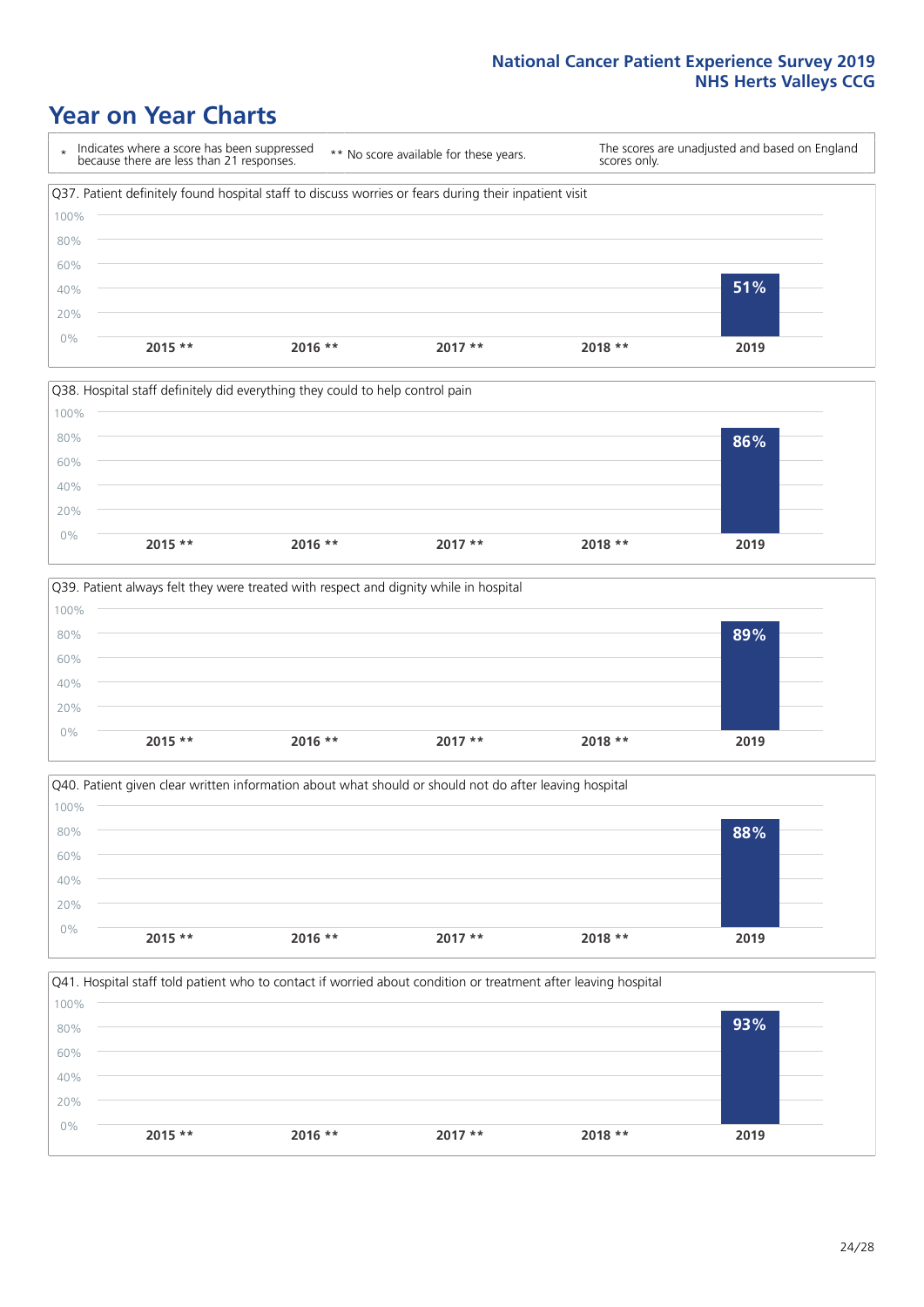### **Year on Year Charts**

\* Indicates where a score has been suppressed because there are less than 21 responses.

\*\* No score available for these years.

The scores are unadjusted and based on England scores only.

#### **HOSPITAL CARE AS A DAY PATIENT / OUTPATIENT**









Q49. Beforehand patient completely had all information needed about chemotherapy treatment 0% 20% 40% 60% 80% 100% **2015 2016 2017 2018 2019 81% 81% 87% 82% 79%**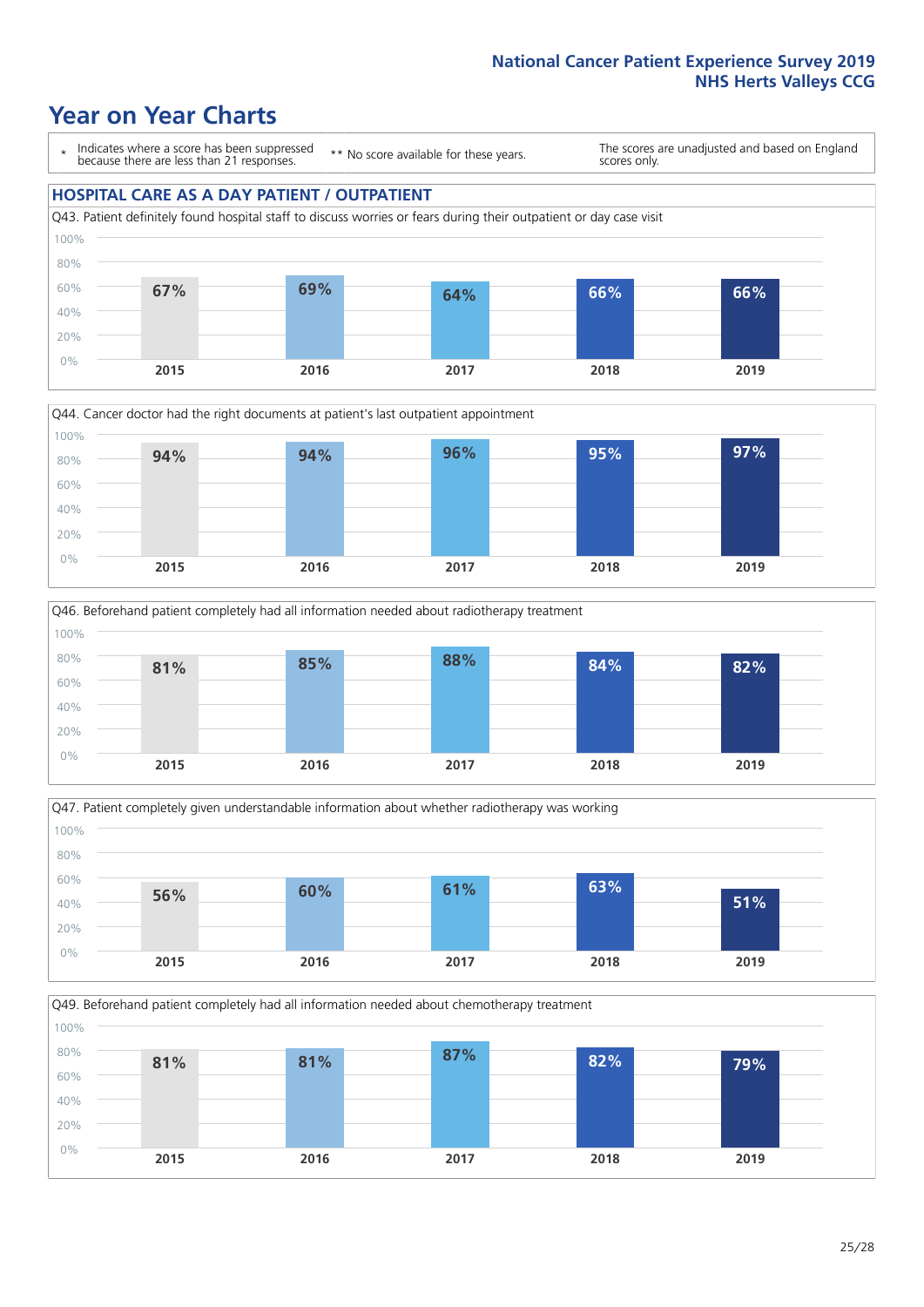### **Year on Year Charts**

\* Indicates where a score has been suppressed because there are less than 21 responses. \*\* No score available for these years. The scores are unadjusted and based on England scores only. Q50. Patient given enough information about whether chemotherapy was working in a completely understandable way 0% 20% 40% 60% 80% 100% **2015 2016 2017 2018 2019 63% 62% 68% 67% 65%**

#### **HOME CARE AND SUPPORT**







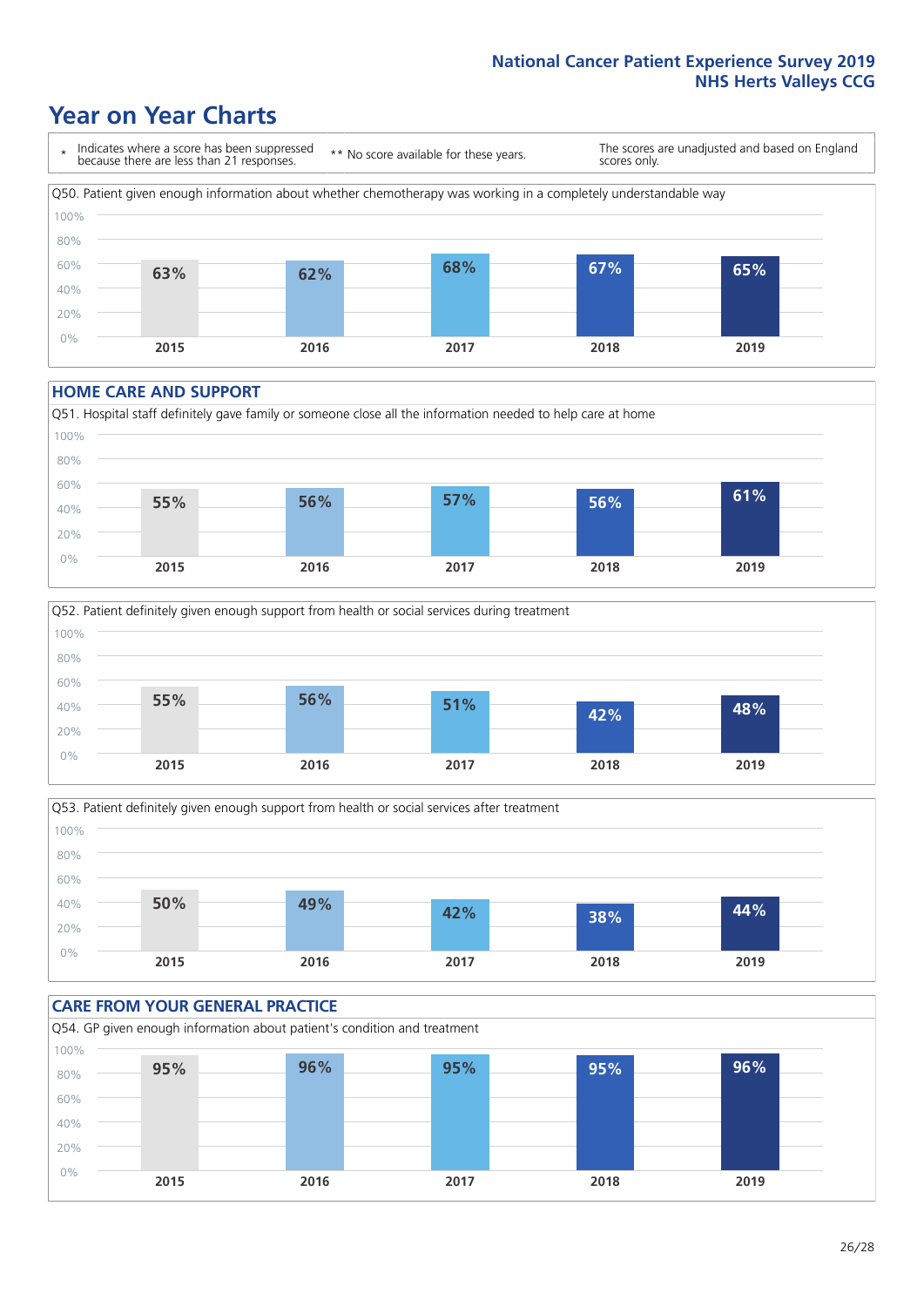### **Year on Year Charts**

\* Indicates where a score has been suppressed because there are less than 21 responses.

\*\* No score available for these years.

The scores are unadjusted and based on England scores only.



#### **YOUR OVERALL NHS CARE**







Q59. Patient felt length of time for attending clinics and appointments for cancer was about right